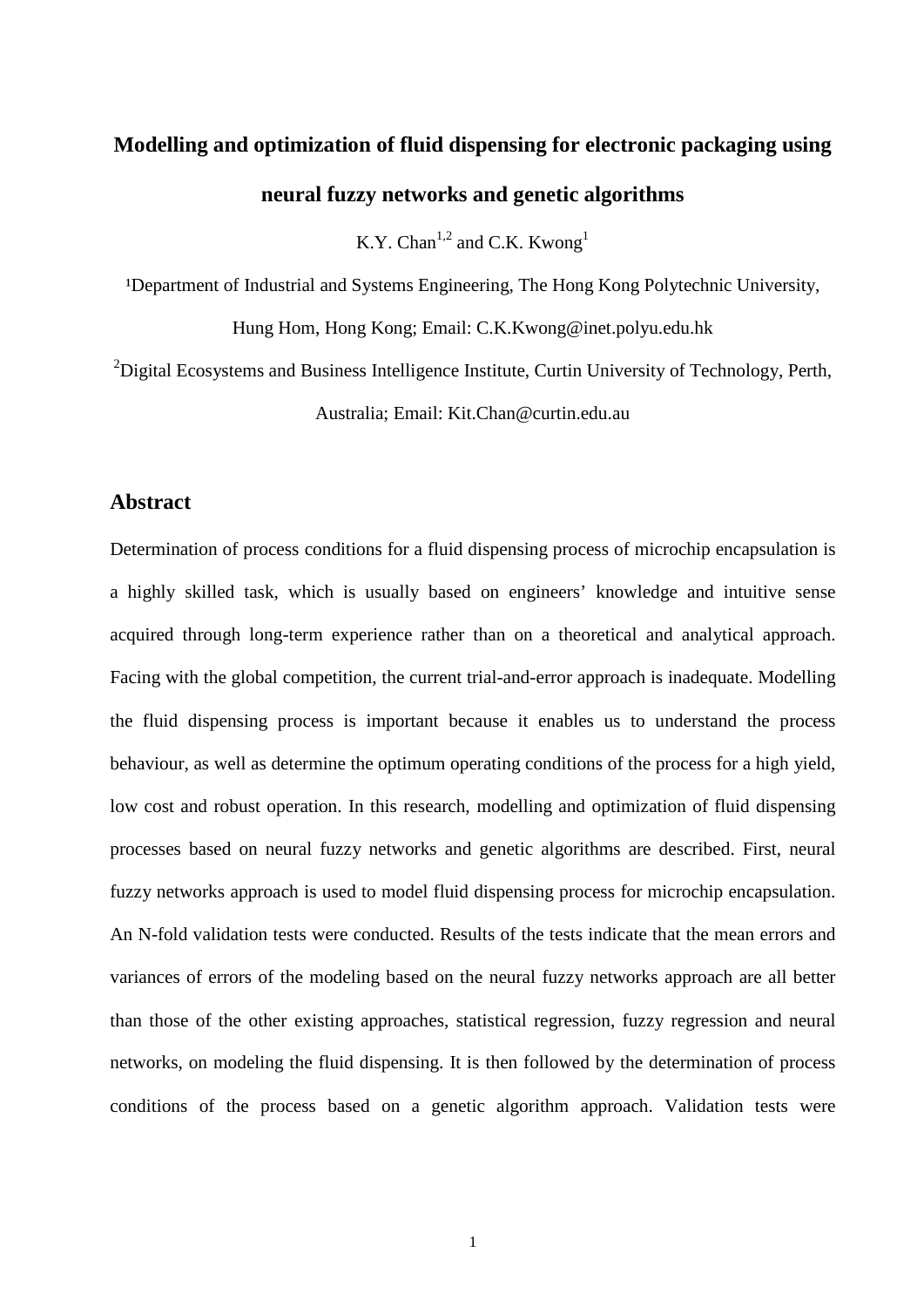conducted. Results of them indicate that process conditions determined based on the proposed approaches can achieve the specified quality requirements.

**Keywords:** Fluid dispensing, microchip encapsulation, genetic algorithm, neural fuzzy networks

#### **1. Introduction**

In the competitive market of today, manufacturers need to control variability at each of the many processing steps in a manufacturing line. All the variables controlling the desired output in a given process need to be understood and optimized for tight control. To achieve them, it is necessary to develop an accurate model for describing the process. There are two major approaches of developing process models; analytical modelling and empirical modelling. Analytical models are established based on the physical understanding of the process and deploys the various physical laws, typically a set of governing partial differential equations. They are attractive since they provide a fundamental understanding of the relationships between the various input and output parameters. Quite a few analytical models were developed for various manufacturing processes such as fluid dispensing (Chen 2002, Li et al. 2001), injection molding (Chiang et al.1991) and transfer molding (Han et al. 2000). Because of the complex behaviour of fluid dispensing, high degree of uncertainty associated with the process and assumptions undertaken for developing analytical models, an analytical model for fluid dispensing, which can provide accurate results in real world environment, is not yet available.

As opposed to analytical models, empirical modelling is a popular approach to developing process models using experimental data, which is commonly welcomed by industries. Classical statistical regression method is a common empirical approach to develop process models (Seber 2003). However, if the behaviour of processes is vague or irregular, the obtained models have unnaturally too wide possibility range (Chen et al. 2004). As a result,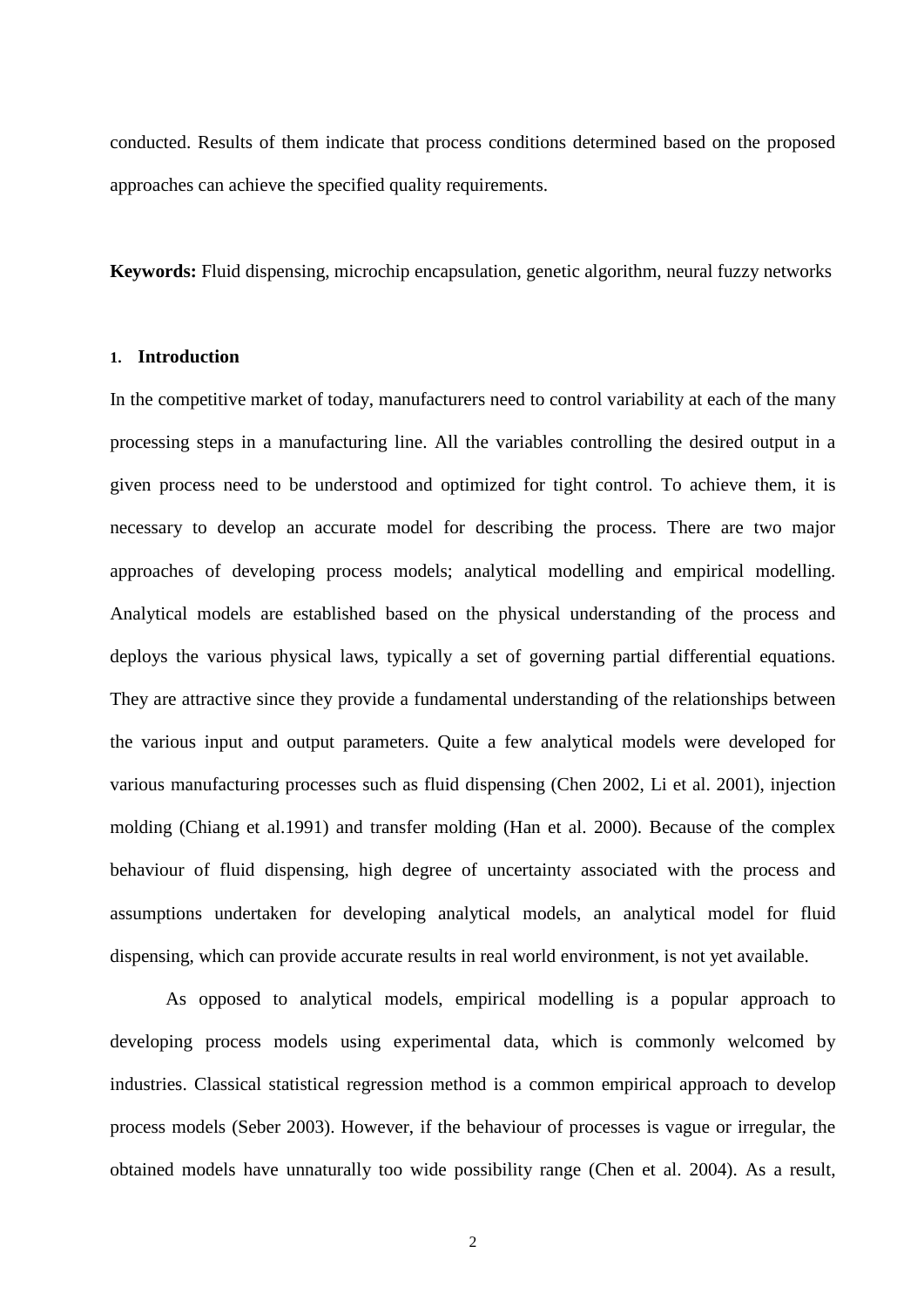statistical regression models can be applied only if the given data are distributed according to a statistical model, and the relationship between dependent and independent variables is crisp. Artificial neural networks have been used to develop process models for various manufacturing processes such as resistance spot welding (Lin et al. 2007) and transfer molding (Tong et al. 2004). They have the capability to transform a nonlinear mathematical model into a simplified black-box structure. The advantages of using neural networks in process modelling are that they have learning and generalization abilities as well as nonlinearity. Previous research has already confirmed that a neural network is a powerful tool for modelling nonlinear, complex and noisy processes. However, previous studies also found that the performance of a developed neural network is quite dependent on the pre-defined neural network architectural design as well as on the setting of the neural network parameters. A fuzzy logic modelling technique has been applied successfully in developing models of various manufacturing processes such as the Flip-Chip bonding process (Kang et al. 1993), vapor phase soldering (Xie et al. 1995) and the waterjet depainting process (Babets & Geskin 2000). In this approach, the basic elements of a fuzzy logic model are the internal functions, the membership functions and the outputs. The use of several internal functions accounts for the fuzziness of the model. All of the statistical regression methods, neural networks and the fuzzy logic modeling approach normally require a large number of experimental data sets to develop models. Compared with these three approaches, fuzzy regression has a distinct advantage which is that an acceptable process model can be developed using fewer experimental data sets or/and incomplete data sets based on that approach. Limited research has been conducted so far towards the use of fuzzy regression in process modeling. An attempt has been made by Schaiable (Schaible 1997) to model the vertical CVD process using the fuzzy regression method. Lai (Lai 1994) applied fuzzy regression to modeling the die casting process.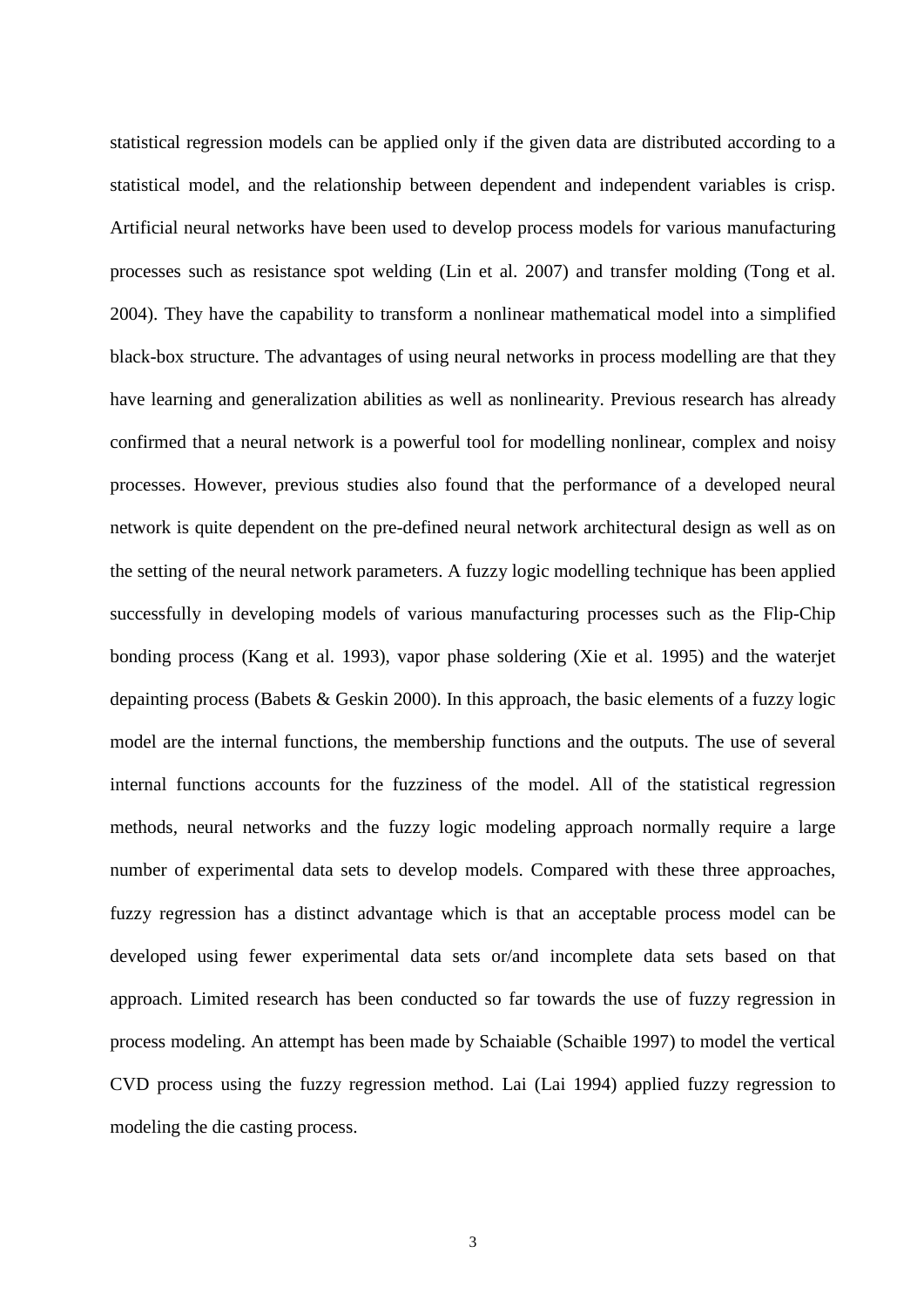Recent research shows that the approach of neural fuzzy networks has been used to develop process models for various manufacturing processes which are both nonlinear and complex (Tzafestas & Zikidis 2001, Kang et al 1993, Brinksmeier et al. 1998, Petri et al. 1998, Ling et al. 2003). It has the capability to transform a nonlinear mathematical model into a simplified input-output structure (Ying 1998). Kang et al. (1993) have proved that the TSK fuzzy system approach outperforms statistical regression and polynomial models in both correlation and prediction in modelling of highly nonlinear systems. Compared with conventional approaches of fuzzy logic, recent research has shown that neural fuzzy systems can achieve better performance, at least in mathematical function approximation, compared with the conventional approaches with the same number of fuzzy sets used in input variables (Fiordaliso 2001).

After developing process models, process optimization can be carried out to determine the optimal/proper process parameters of manufacturing processes. Quite a few techniques for process optimization have been attempted in previous research such as response surface methodology (RSM), and genetic algorithms (GA). RSM has been proven to be effective in many applications of process optimization (Poon 2000, Xie & Lee 1994). Xie and Lee (1994) developed a fuzzy logic-RSM based process optimization algorithm with CVD process as an application. The constructed fuzzy logic model was employed to evaluate the gradient and a gradient descent method was then used to optimize the objective function. However, one of its limitations is that it usually requires a large number of experimental data sets, specially, in the nonlinear region. GAs have been applied in process optimization of various manufacturing processes successfully (Hussein & El-Ghazaly 2004, Tan & Yuen 2000, Wilson et al 2001). They outperform the classical gradient descent method that it is more likely to reach the global optimum in solving nonlinear problems (DeJong 1975, Goldberg 1989).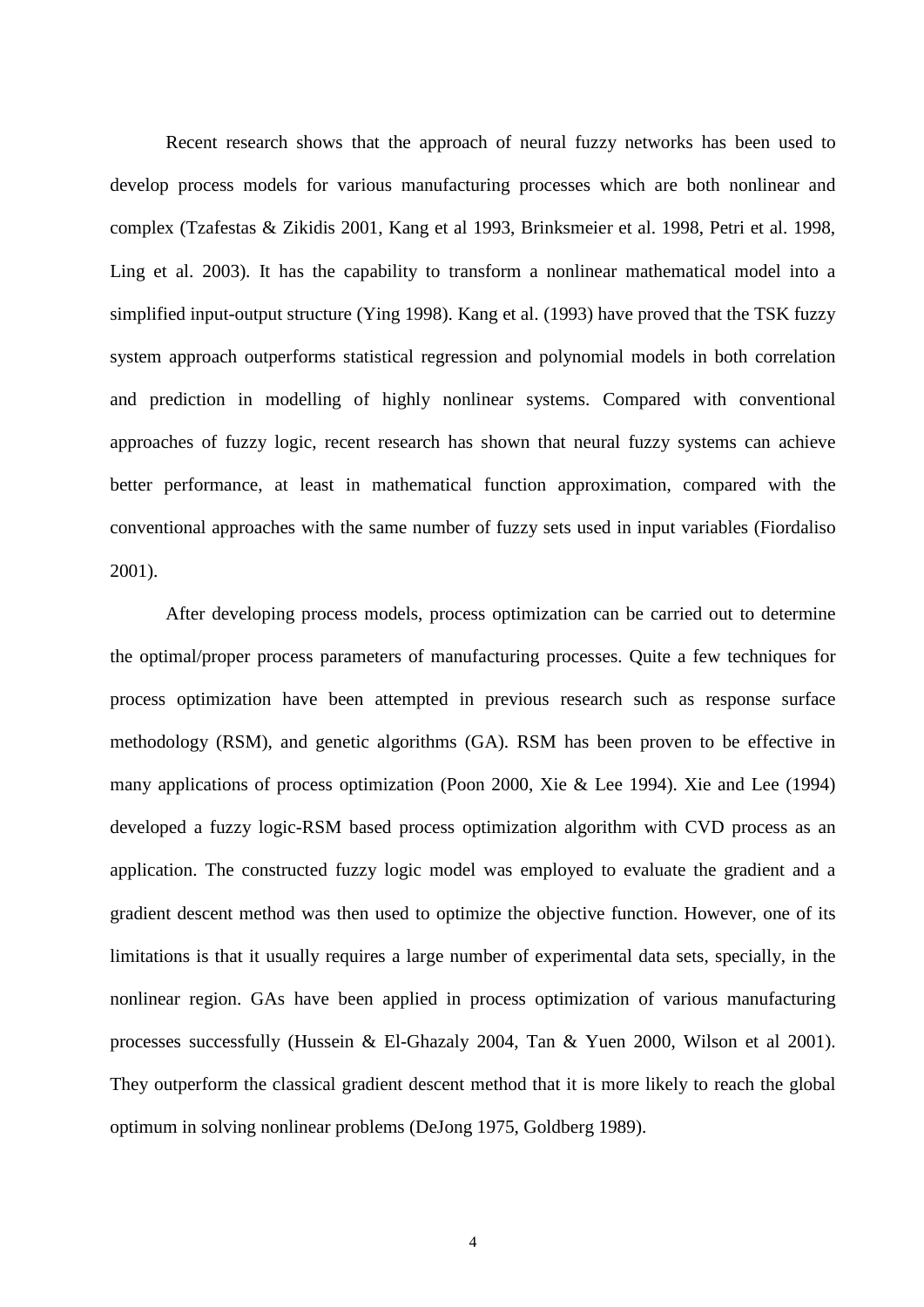Fluid dispensing is the most popular process for performing the microchip encapsulation on chip-on-board (COB) packages. However, it is a highly non-linear process and creates a highly coupled multi-variable system that involves the extremely complex inter-relationships among the fluid properties, process conditions, needle design parameters and overall encapsulation quality. In semiconductor manufacturing, a trial-and-error method is still very common to be used to identify proper process parameters setting. However, this method involves long process development time and optimum encapsulation quality may not be obtained systematically. Empirical model of fluid dispensing process also involves cognitive uncertainties. For example, cognitive uncertainties exist in the process such as the human handling of substrate for inspection and measurement, incomplete/insufficient data sets for process modelling, operator-to-operator variability and human judgment on the surface quality of the encapsulation. Various approaches have been attempted to model fluid dispensing process including analytical approach (Chen 2002, Li et al. 2001), statistical regression (Kwong et al. 2007), artificial neural networks (Kwong et al. 2007) and fuzzy regression (Ip et al. 2003).

In this paper, neural fuzzy networks approach to develop process models of fluid dispensing for microchip encapsulation is described. The developed process models are used to formulate a multiobjective optimization problem, which is then solved by a genetic algorithm. By solving the optimization problem, an optimal setting of process parameters for the fluid dispensing can be obtained. Validation tests were performed to evaluate the proposed approach to modelling and optimization of fluid dispensing process. Results of the validation tests indicate that process parameter settings can be obtained based on the proposed approaches to achieve the specified quality requirements.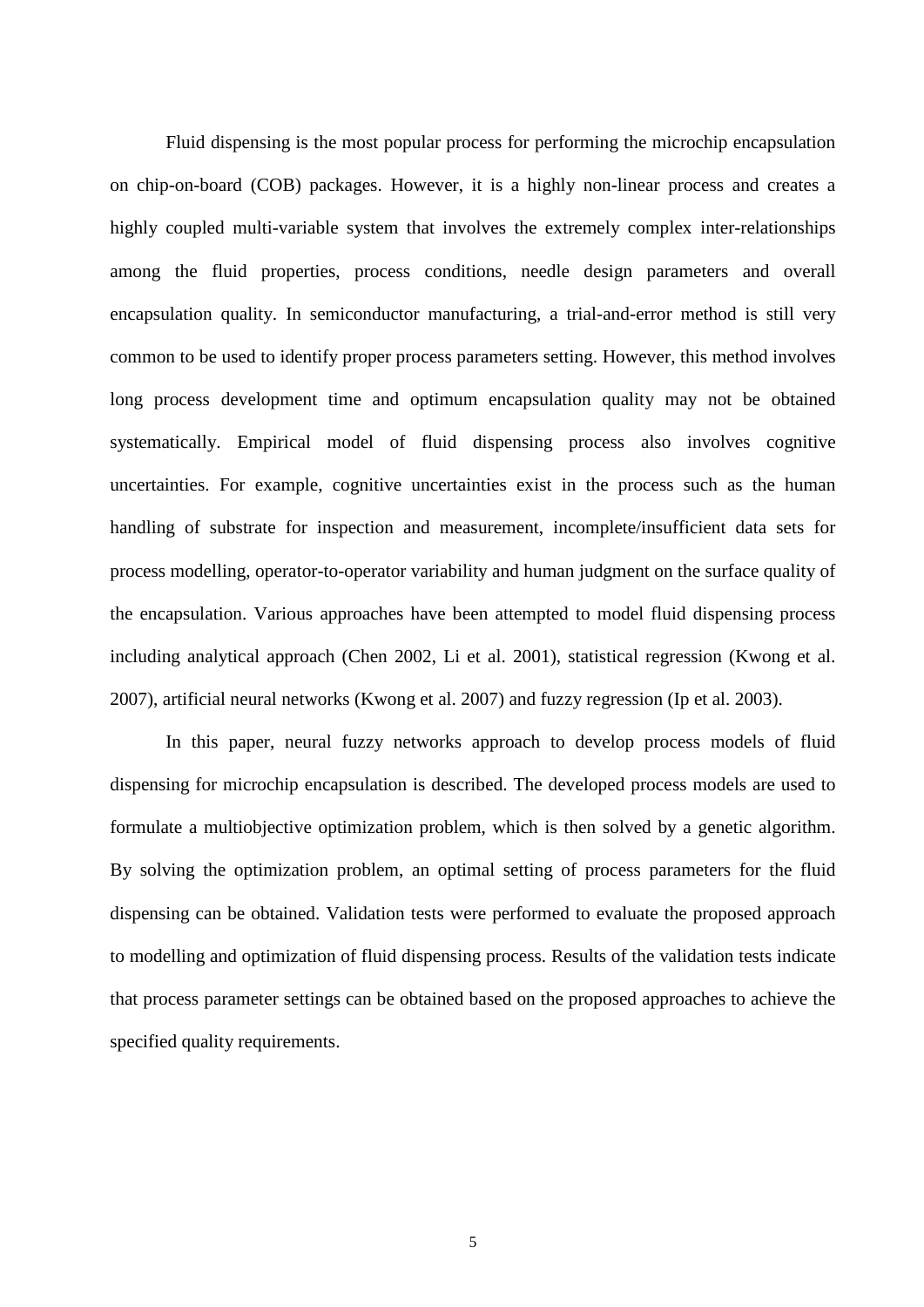#### **2. Fluid dispensing process**

In this paper, fluid dispensing for microchip encapsulation was studied. In the fluid dispensing of microchip encapsulation, normally, silicon chips are covered using an X-Y numerically controlled dispensing system that delivers epoxy encapsulant through a needle. The material is commonly dispensed in a pattern, working from the center out. An fluid dam around the die site and second wire bond points can be made to contain the flow of material and make a more uniform looking part as shown in Figure 1. With assistance from the supporting company of this research, three significant process parameters and their normal operating ranges were identified as: The compressed air pressure (1 bar to 4 bar),  $x_1$ ; the pump motor speed (400 rpm to 1000 rpm),  $x_2$ ; and the height between the substrate and the needle (250 to 2000 steps of stepping motor),  $x_3$ . Two quality characteristics were also identified as encapsulation weight (mg), *y* and encapsulation thickness (mm), *z*.



**Figure 1** Encapsulation of COB packages

96 experiments were carried out based on a full factorial design with 4 levels in compressed air pressure  $(x_1)$ , 6 levels in pump motor speed  $(x_2)$  and 4 levels in the height between the substrate and the needle  $(x_3)$ . 88 out of the 96 experimental data were used to develop the neural fuzzy networks (NFN) based process model, and the rest 8 experimental data were used the validation test.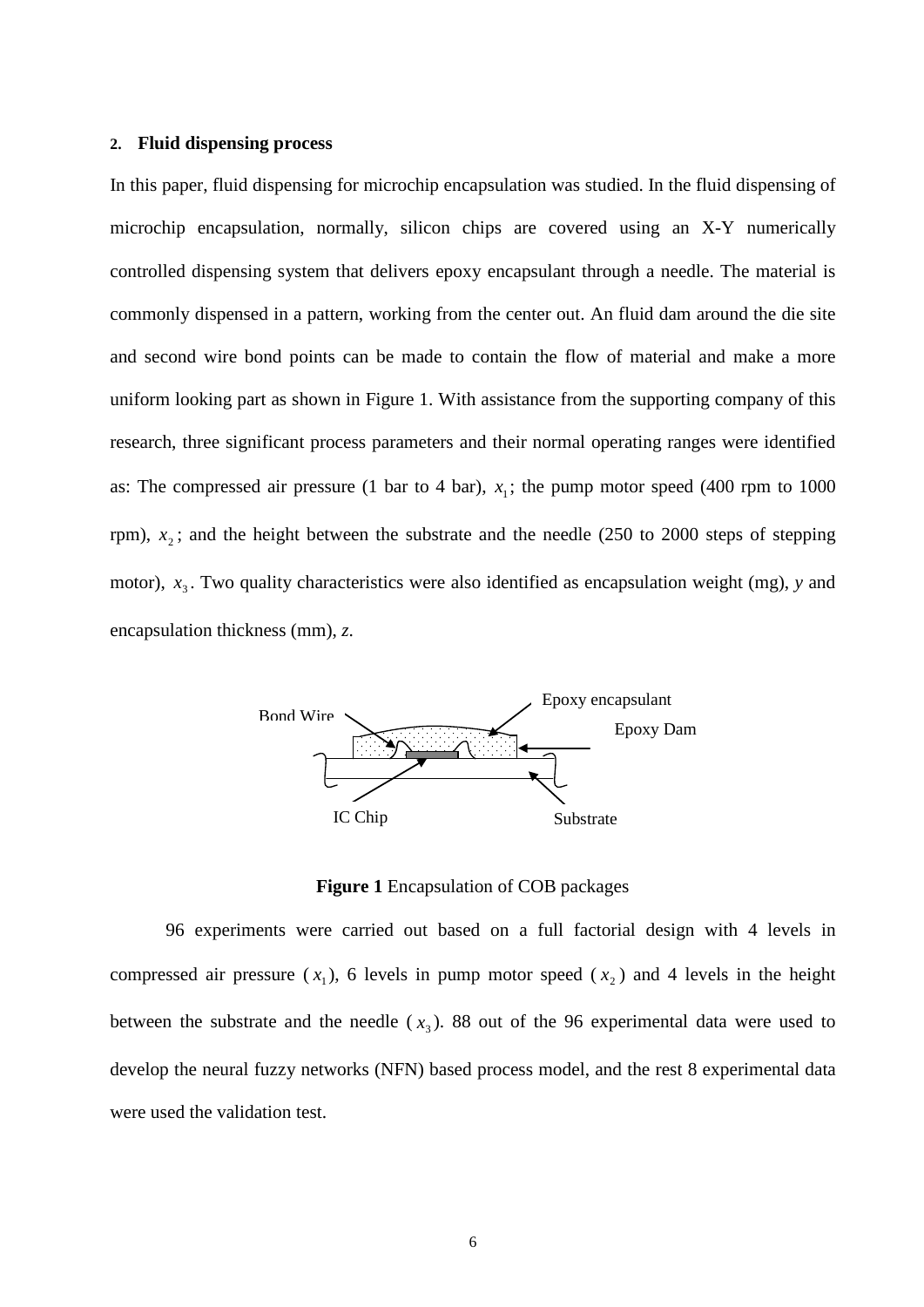To evaluate prediction accuracy of the process model, the mean error (Me) was used as defined below:

$$
Me = \frac{1}{n} \sum_{k=1}^{n} \frac{|t(k) - y(x(k))|}{t(k)}
$$
(1)

where  $t(k)$  is the actual value of the quality requirement for the  $k-th$  experimental data;  $y(x(k))$  is the estimated quality requirement with the recommended process parameters  $x(k)$ obtained from the process model; *n* is the number of experimental data sets used for the validation tests.

The variance of errors (Var) was also involved in the validation as shown below:

$$
\text{Var} = \frac{1}{n-1} \sum_{k=1}^{n} \left( \frac{|t(k) - y(x(k))|}{t(k)} - \text{Me} \right)^2 \tag{2}
$$

#### **3. Modelling fluid dispensing using neural fuzzy network**

The neural fuzzy network (NFN) approach is proposed to model the fluid dispensing process. Figure 2 shows the structure of a NFN which was used to model the encapsulation weight *y* and encapsulation thickness *z*. The network consists of an input layer in which an input vector containing process parameters  $x_1$ ,  $x_2$  and  $x_3$ , is fed in, the output layer which produces the output response, the quality characteristic *y* or *z*, and two hidden layers between the input and output layers. The functions of the four layers of the NFN are described below: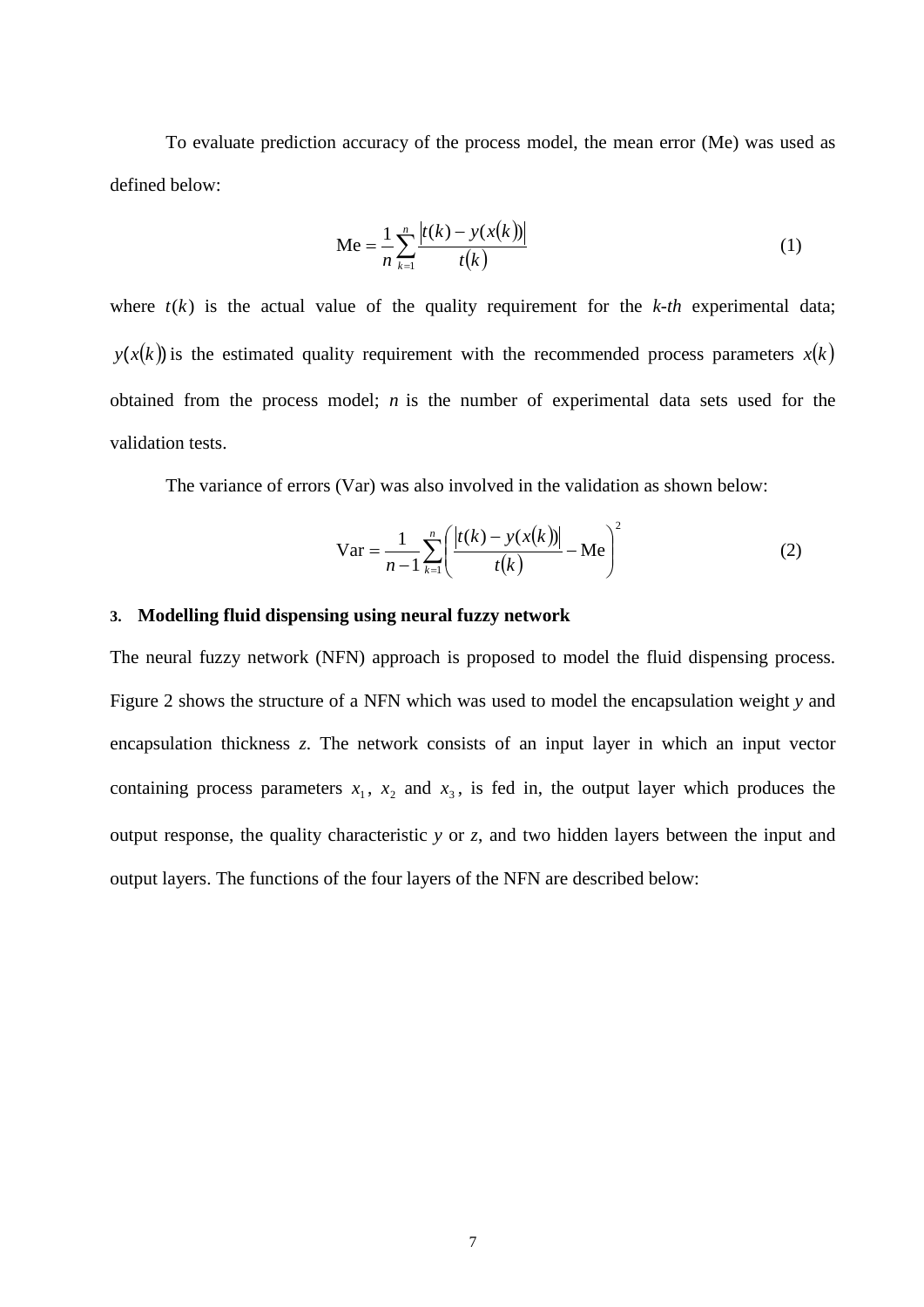

**Figure 2** NFN based process model

- *Layer 1:* No computation is done in this layer. Each node in this layer which corresponds to one process parameter transmits input values to the next layer.
- *Layer 2:* Each node in this layer corresponds to one linguistic label (i.e. small, medium or large) of one of the input variables,  $x_1$ ,  $x_2$  and  $x_3$ , in Layer 1. Thus the number of fuzzy sets of each input variable is three. The membership value which specifies the degree to which an input value belongs to fuzzy set, is calculated in Layer 2. The  $j<sup>th</sup>$ membership function of the input variable  $x_i$  is a bell-shaped function and is given by

$$
A_{ij}(x_i) = e^{-\frac{(x_i - \bar{x}_{ij})^2}{2\sigma_{ij}^2}}
$$
 (3)

where parameters  $\bar{x}_{ij}$  and  $\sigma_{ij}$  with *i*=1,2,3 and *j*=1,2,3 are the mean value and the standard deviation of the  $j<sup>th</sup>$  membership function of the input variable  $x<sub>i</sub>$  respectively. They are called NFN parameters which are searched by using a genetic algorithm.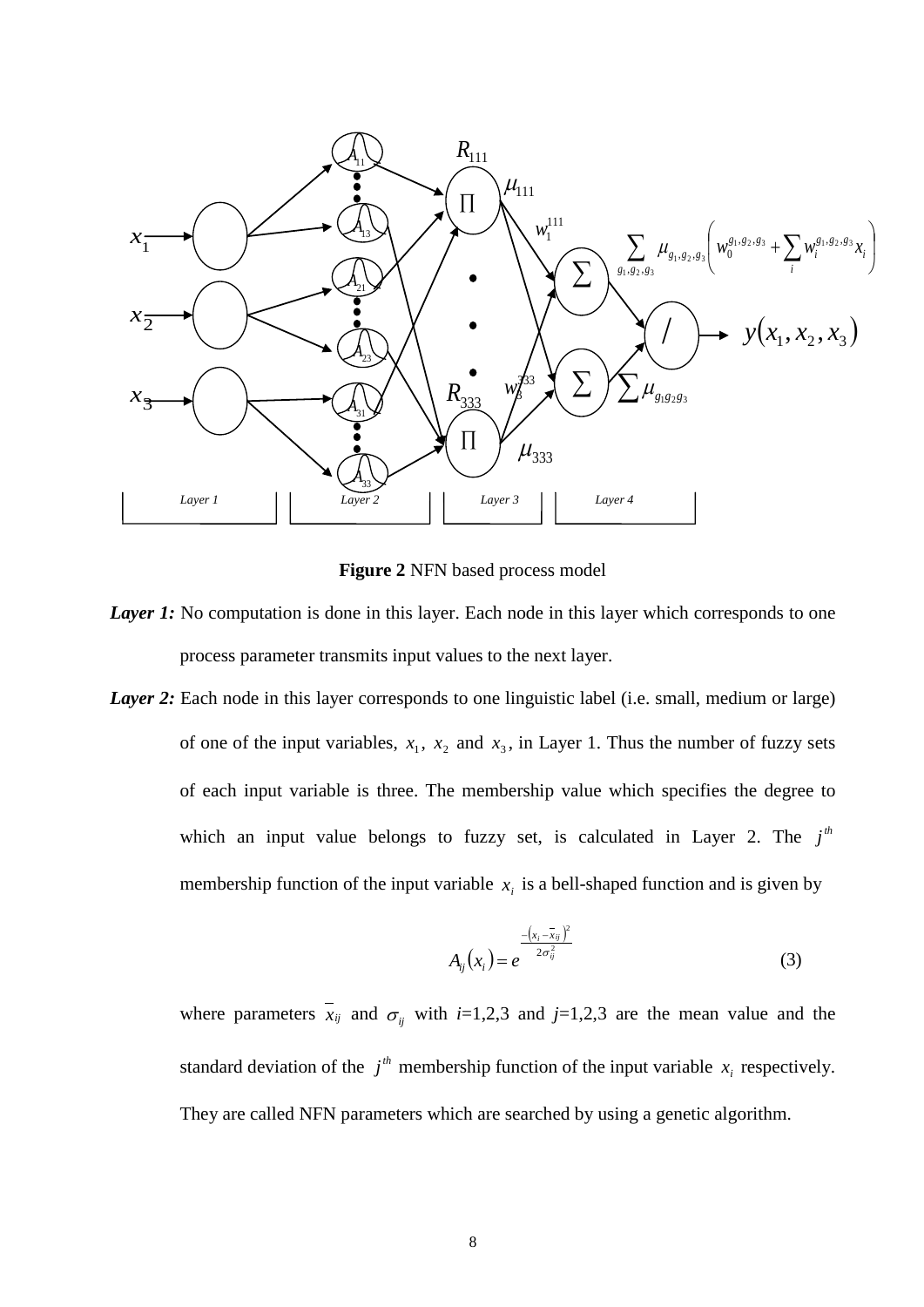The membership function  $A_{ij}(x_i)$  of  $x_i$  with  $j=1,2,3$  represent the small, medium and large fuzzy set respectively. Figure 3 shows the three membership functions of the process parameter  $x_1$ .  $A_{11}(x_1)$ ,  $A_{12}(x_1)$  and  $A_{13}(x_1)$  are the membership functions of  $x_1$ for the fuzzy sets, 'small', 'medium' and 'large', respectively.  $\bar{x}_{11}$ ,  $\bar{x}_{12}$  and  $\bar{x}_{13}$  are the mean values of the membership functions,  $A_{11}(x_1)$ ,  $A_{12}(x_1)$  and  $A_{13}(x_1)$ , respectively.



Figure 3 Membership functions for small, medium and large

Determination of proper setting of the neural fuzzy parameters  $\overline{x}_{ij}$  and  $\sigma_{ij}$  are important, because they directly affect the prediction accuracy of the neural fuzzy network based process models. In this research, the parameters were searched using Genetic Algorithm (GA) (Goldberg 1989). A discussion of using GA to search the neural fuzzy parameters is given in the end of this section.

*Layer 3:* A node in this layer represents one fuzzy logic rule and performs precondition matching of a rule. For instance, a fuzzy rule  $R_{g_1g_2g_3}$  can be given as:

$$
R_{g_1g_2g_3} : \text{IF } x_1 \text{ is } A_{1g_1}(x_1) \text{ AND } x_2 \text{ is } A_{2g_2}(x_2) \text{ AND } x_3 \text{ is } A_{3g_3}(x_3) \text{ THEN } y(x_1, x_2, x_3) \text{ is } \mu_{g_1g_2g_3},
$$

where  $\mu_{g_1g_2g_3}$  is an output singleton *y* of the rule  $R_{g_1g_2g_3}$ , and it can be represented as: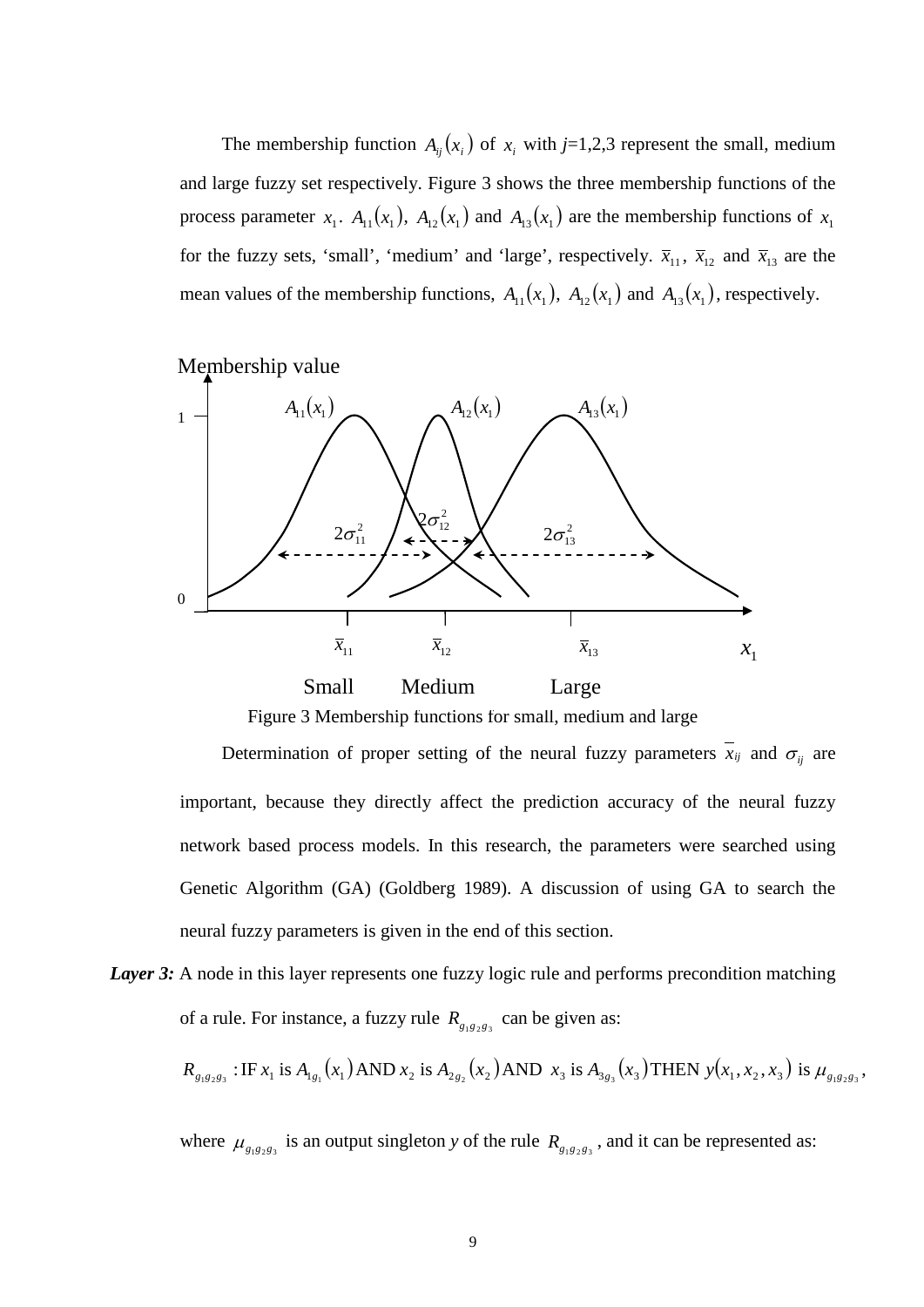$$
\mu_{g_1 g_2 g_3} = A_{1g_1}(x_1) \cdot A_{2g_2}(x_2) \cdot A_{3g_3}(x_3)
$$
 (4)

In this project, number of membership functions of each input variable is 3 and the number of input variables is 3 as well, thus the total number of fuzzy rules is 27 (i.e.  $3^3$ ).

For example, fuzzy rule  $R_{213}$  can be written as:

 $R_{213}$ : IF  $x_1$  is  $A_{12}(x_1)$  AND  $x_2$  is  $A_{21}(x_2)$  AND  $x_3$  is  $A_{33}(x_3)$  THEN y is  $\mu_{213}$ . With  $x_1 = 2.5$  bar,  $x_2 = 500$  rpm and  $x_3 = 1700$  steps, the membership values of  $x_1$ ,  $x_2$  and  $x_3$  can be found from Figure 4, 5 and 6 respectively, which are  $A_{12}(x_1) = 0.5$ ,  $A_{21}(x_2) = 0.1$  and  $A_{33}(x_3) = 0.9$ . Therefore the resulting output singleton *y* of the fuzzy rule  $R_{213}$  is:

$$
\mu_{213} = A_{12}(x_1) \cdot A_{21}(x_2) \cdot A_{33}(x_3) = 0.045
$$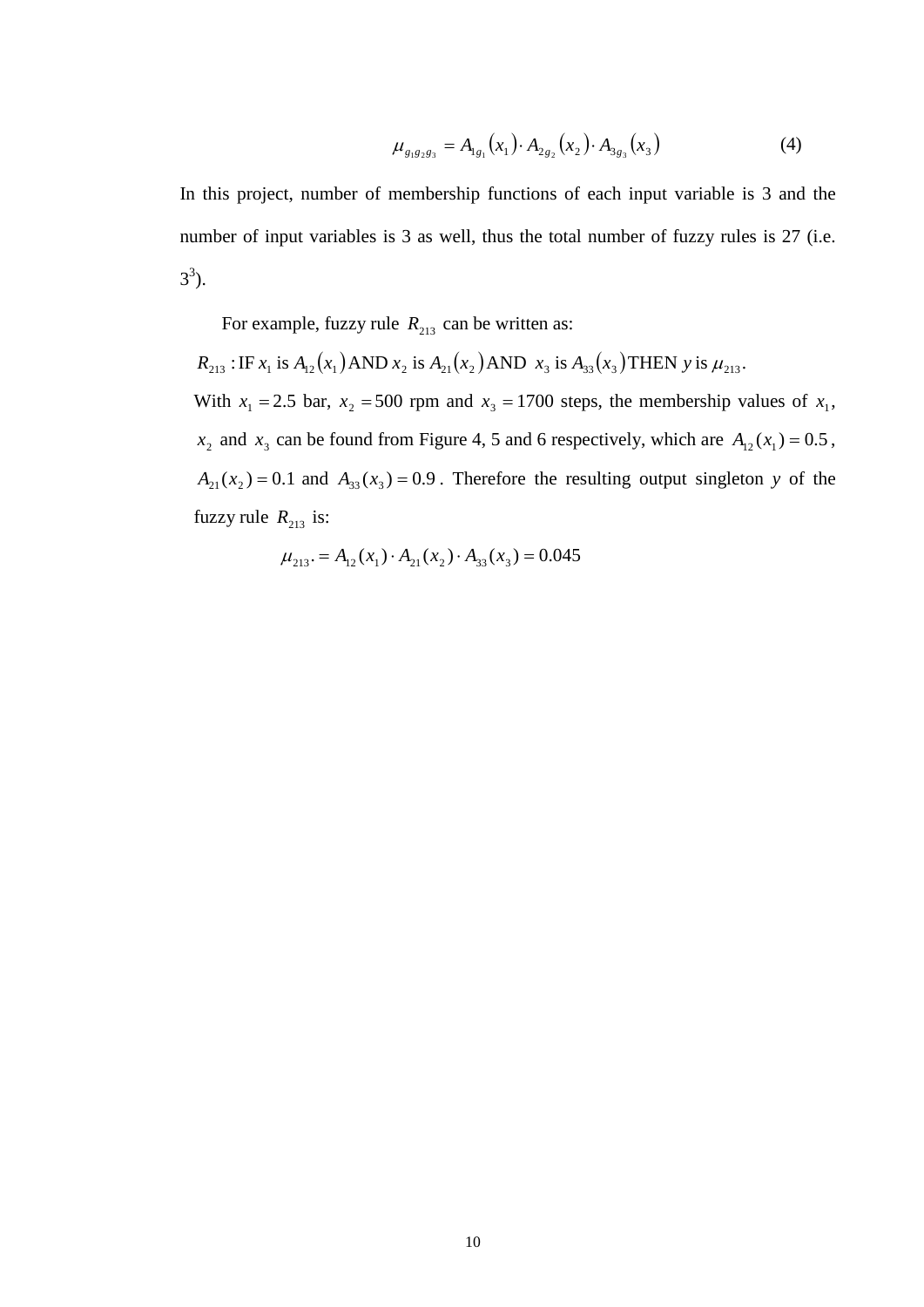

Figure 4 Membership functions of  $x_1$ 



Figure 5 Membership functions of  $x_2$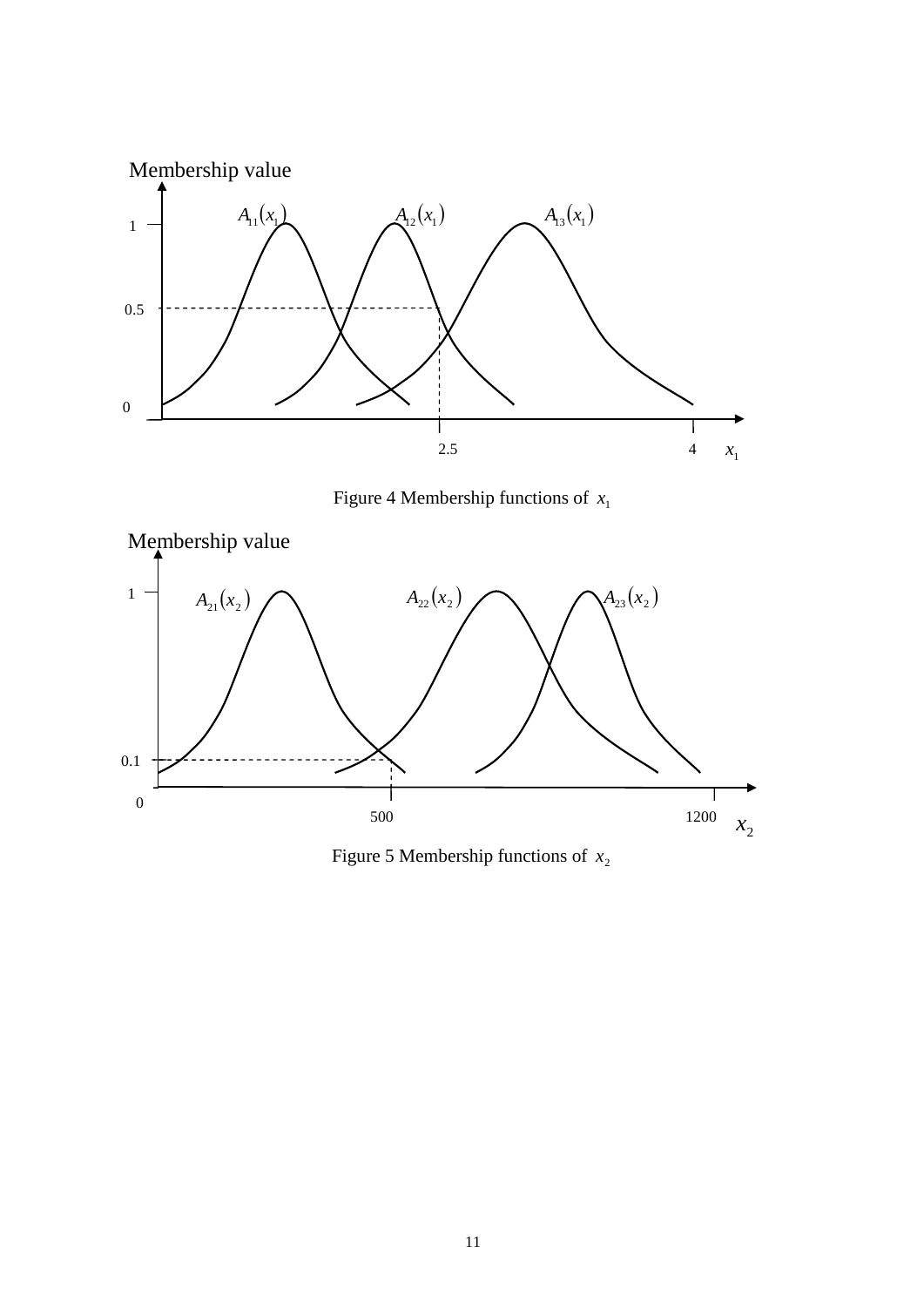

Figure 6 Membership functions of  $x_3$ 

*Layer 4:* The node in this layer corresponds to the output variable *y*. The node integrates all the actions taken by the Layers 3 and acts as a defuzzifier with defined in (5).

$$
y(x_1, x_2, x_3) = \frac{\sum_{s_1, s_2, s_3=1}^{3} \mu_{g_1, g_2, g_3} \left( w_1^{g_1, g_2, g_3} x_1 + w_2^{g_1, g_2, g_3} x_2 + w_3^{g_1, g_2, g_3} x_3 + w_0^{g_1, g_2, g_3} \right)}{\sum_{s_1, s_2, s_3=1}^{3} \mu_{g_1, g_2, g_3}}
$$
(5)

where the weights  $w_0^{g_1,g_2,g_3}$ ,  $w_1^{g_1,g_2,g_3}$ ,  $w_2^{g_1,g_2,g_3}$  and  $w_3^{g_1,g_2,g_3}$  with  $g_1, g_2, g_3 = 1,2,3$  are the neural fuzzy parameters.

The NFN parameters including  $w_0^{g_1,g_2,g_3}$ ,  $w_1^{g_1,g_2,g_3}$ ,  $w_2^{g_1,g_2,g_3}$  and  $w_3^{g_1,g_2,g_3}$  where  $g_1, g_2, g_3 = 1,2,3$ ,  $\overline{x}_{ij}$  and  $\sigma_{ij}$  with *i*=1,2,3 and *j*=1,2,3 were searched by using a genetic algorithm (Goldberg 1998). The objective of the genetic algorithm is to minimize the training error of the NFN model by searching the NFN parameters setting. The fitness function is defined as:

$$
fitness = \frac{1}{1 + err} \tag{6}
$$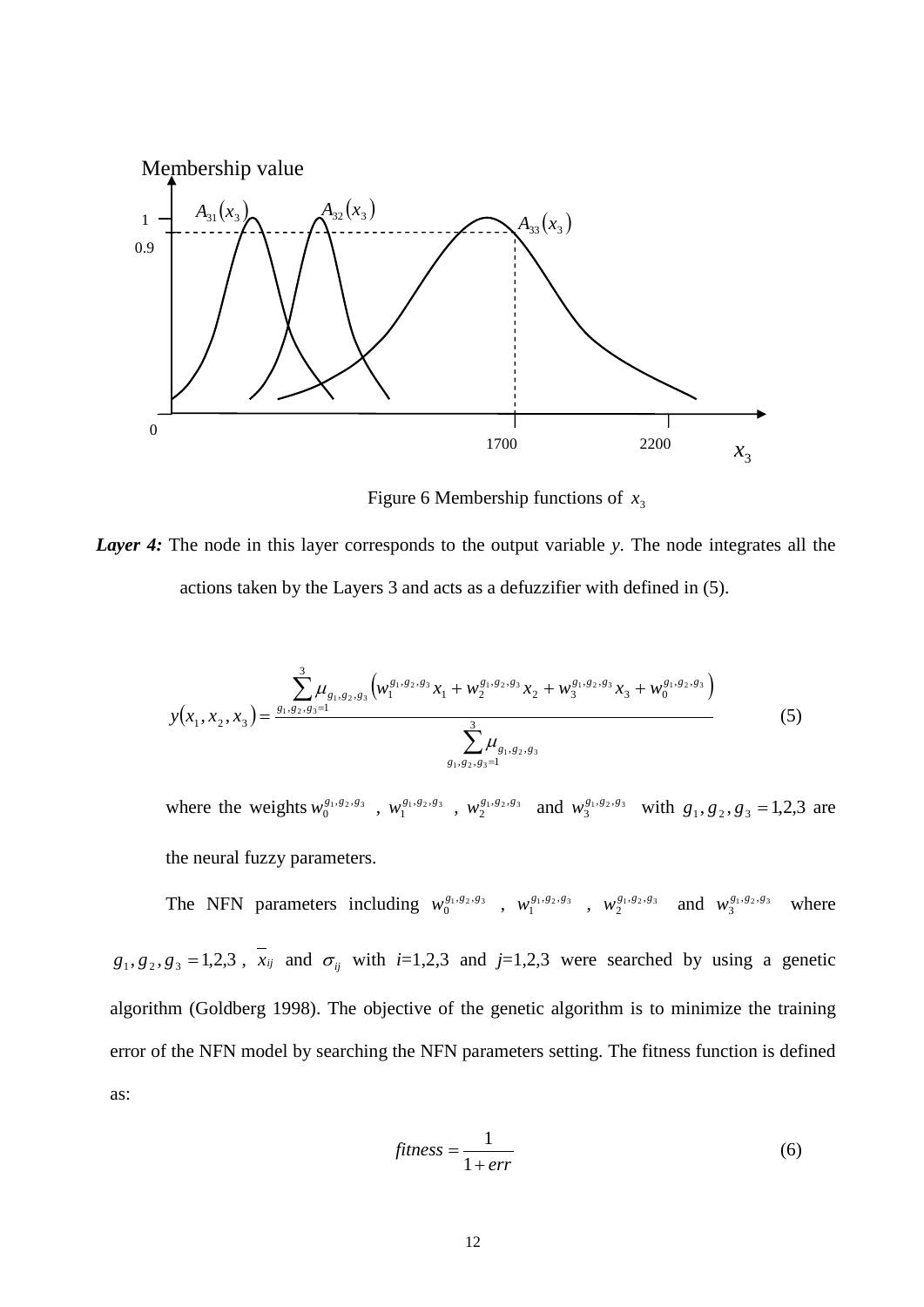where  $err = \frac{1}{N} \sum_{\mathbf{x} = x} \frac{|y(\mathbf{x}) - y'(\mathbf{x})|}{y'(\mathbf{x})} \times 100\%$ *t y y y N err*  $\sum_{\mathbf{x}=X}$   $y'(\mathbf{x})$  $\mathbf{x}$ ) –  $y'(\mathbf{x})$ ;  $\mathbf{x} = (x_1, x_2, x_3)$ ,  $y'(\mathbf{x})$  is the actual output, **X** is the

domain of all the experimental data sets, and *N* is the total number of experimental data sets.

The range of *fitness* in (6) is [0,1]. With the use of GA, an optimal setting of neural fuzzy parameters can be obtained. The process starts with a population of randomly generated chromosomes, while each chromosome is set to be a set of neural fuzzy parameters. Thus the length of each chromosome is 45. Thereafter, the GA further processes a fixed number of generations using the evolutionary operations; selection, crossover and mutation. Selection is performed in two steps, chromosome selection and survival. Selection on chromosomes decides who become parents and how many children the parents have. Children are created through crossover which exchanges information between parents, and mutation which further perturbs the children. The fitness of each child is then evaluated based on the fitness function (6). Finally, the survival step decides who survives in the population. After the operations of selection, crossover and mutation, a new population can be generated. The chromosome with the highest fitness is selected to be the setting of the neural fuzzy parameters.

The following parameter values suggested by (Schaffer et al. 1989) have been used in the genetic algorithm for searching the neural fuzzy parameters; crossover rate  $= 0.8$ ; mutation rate  $=1/45$ , where 45 is the length of the chromosome; number of generations = 1000; population size  $= 200$ . The genetic algorithm for optimizing the NFN parameters was implemented using Matlab programming software.

Figure 7 and 8 show the searching results using genetic algorithm to develop the neural fuzzy models for the encapsulation weight and encapsulation thickness respectively.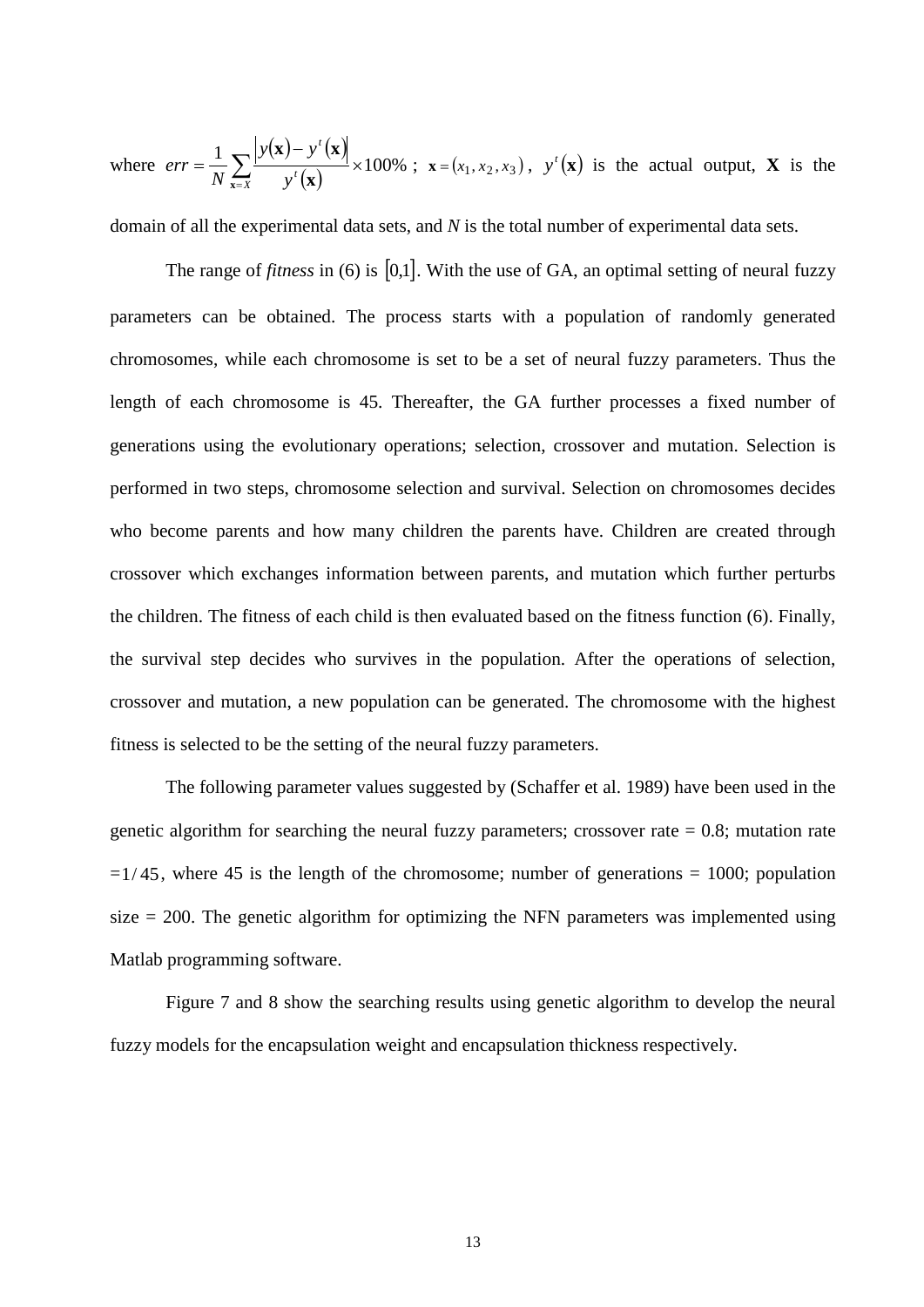

Figure 7 Searching results of developing the neural fuzzy model for encapsulation weight based on GA



100 A genetic algorithm run for developing the neural fuzzy model for encapsulation thickness

Figure 8 Searching results of developing the neural fuzzy model for encapsulation

thickness based on GA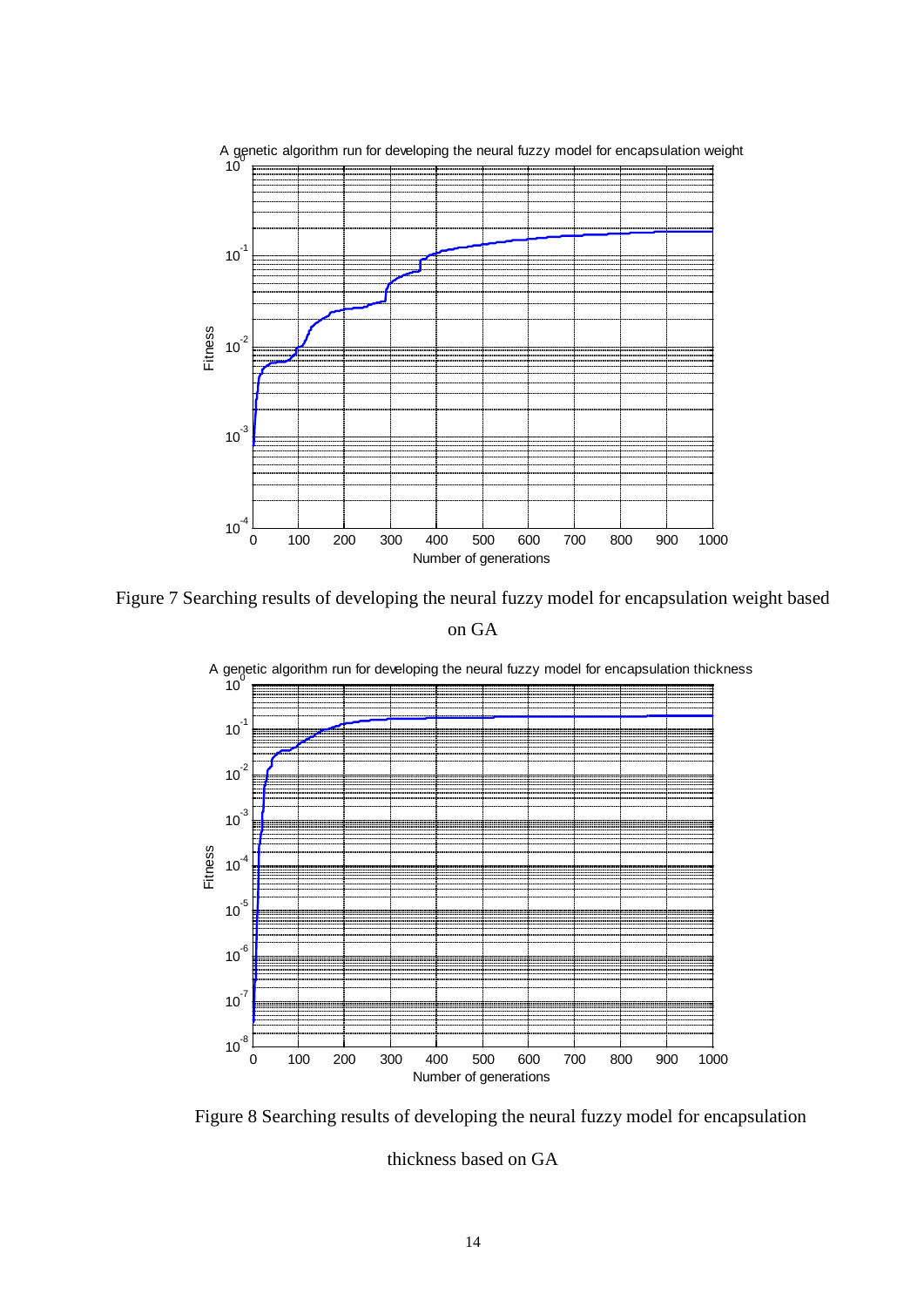To validate the generalization ability of the developed NFN models in modelling the fluid dispensing process, N-fold validation tests were conducted. The validation results are compared with those based on statistical regression, artificial neural networks and fuzzy regression for modelling the fluid dispensing process (Kwong et al. 2007). 8 data sets were randomly selected from the 96 experimental data sets. The remaining 88 data sets are used for training the models. The validation test was repeated 11 times. For each validation test, a model was developed based on the 88 training data sets, and the remaining 8 data sets were used for validating the trained model. The mean errors were calculated based on (1) and the errors of variances were calculated based on (2). Table 1 and Table 2 in the appendix respectively summary the mean errors and the variances of errors of modelling the process with regard to encapsulation weight. Table 3 and Table 4 in the appendix respectively summarize the mean errors and the variances of errors of modelling the process with regard to the encapsulation thickness. From the tables, it can be seen that modelling the fluid dispensing process based on the NFN models yields the smallest mean errors and variances of errors. Results of the 11 validation tests are shown in Figure 9, 10, 11 and 12 in the appendix from which it can be seen that the prediction errors of NFN models, for all the tests, are the smallest.

Therefore the NFN based process models for encapsulation weight and thickness predictions were used to perform the process optimization of the fluid dispensing, and the genetic algorithm is proposed to determine an optimal setting of process parameters.

### **4. Process optimization using genetic algorithms**

Given the required values,  $\beta$  mg and  $\gamma$  mm of the encapsulation weight and encapsulation thickness respectively, it is necessary to determine a setting of the process parameters for achieving the quality requirements of the encapsulation weight and thickness. To determine the process parameter setting, the following multi-objective functions are formulated by minimizing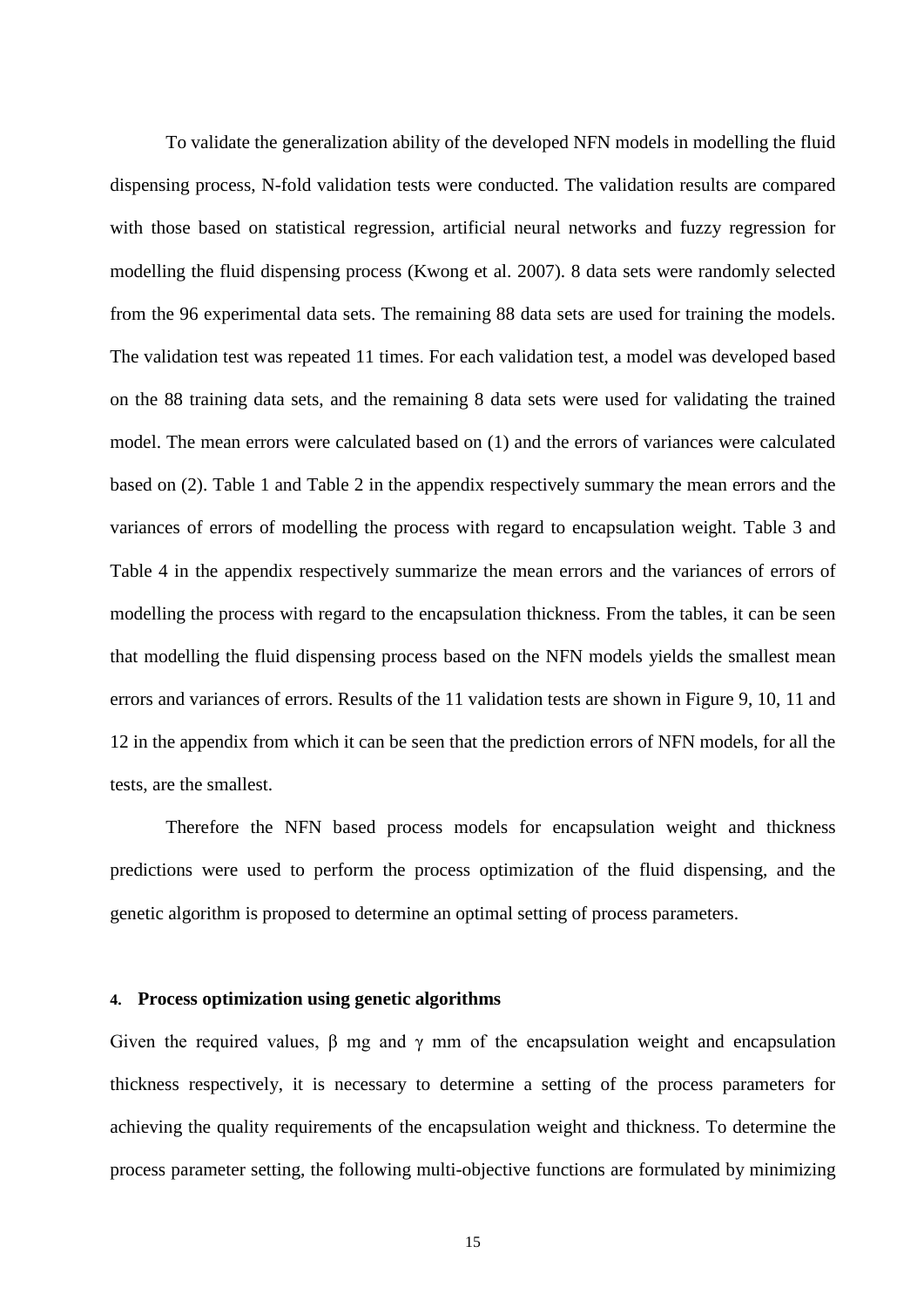the errors between the estimated values of quality characteristics and actual values of quality characteristics:

Multi-objective function: 
$$
\begin{cases} \min f_1(x_1, x_2, x_3) = \frac{|y - \beta|}{\beta} \\ \min f_2(x_1, x_2, x_3) = \frac{|z - \gamma|}{\gamma} \end{cases}
$$
 (7)

subject to: {Operating range of process parameters  $(x_1, x_2 \text{ and } x_3)$ },

where the normal operating ranges of the three process parameters ( $x_1$ ,  $x_2$  and  $x_3$ ) are:  $1 \le x_1 \le 4$ ,  $400 \le x_2 \le 1000$  and  $250 \le x_3 \le 2000$ . A set of process parameters of the multiobjective optimization problem consists of all process parameter sets which cannot be improved in any objective without degrading another objective. These process parameter sets are known as Pareto-optimal. Mathematically,  $\overline{x} = (x_1, x_2, x_3)$  dominates  $\overline{x} = (x_1, x_2, x_3)$  (also written as  $\overline{x} > \overline{x}'$ ) iff

$$
\forall i \in \{1,2\} \colon f_i\left(\overline{x}\right) \ge f_i\left(\overline{x'}\right) \land \exists j \in \{1,2\} \colon f_i\left(\overline{x}\right) \ge f_i\left(\overline{x'}\right)
$$

Additionally, *x* covers *x*<sup>'</sup> iff  $\overline{x} > \overline{x}$ <sup>'</sup> or  $\overline{x} = \overline{x}$ '. All process parameter sets which are not dominated by any other decision vector are called nondominated or Pareto-optimal.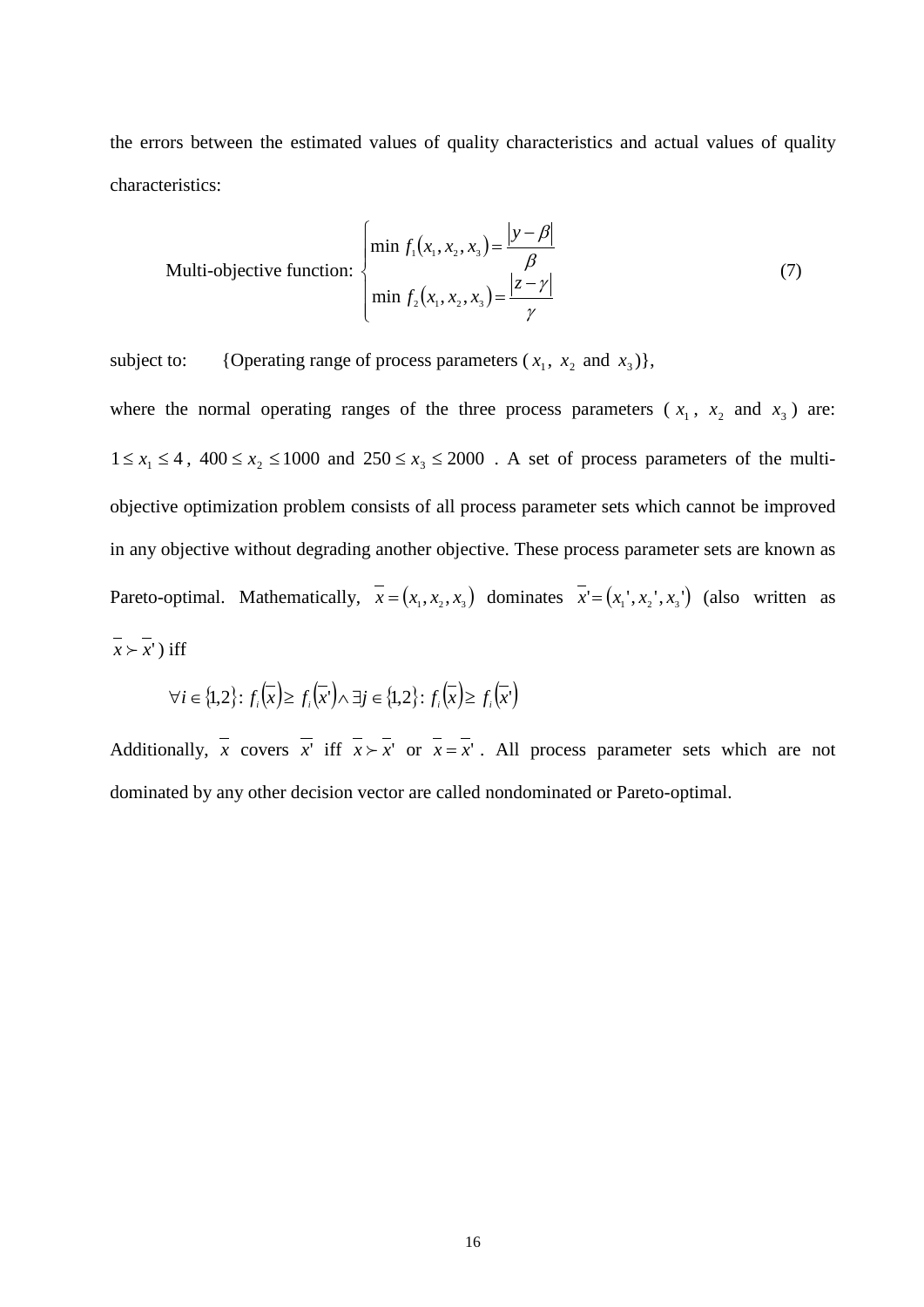

Figure 13 A GA based optimization model

(7) is a Pareto-based multi-objective problem which can be solved by GA which has rich literature in solving multi-objective problems (Knowles and Corne 2000, Zitzler et al 1999). Therefore GA was used in this research. Figure 13 shows a GA based optimization model for determining process parameters setting for the fluid dispensing and how it interfaces with the NFN based process models (as shown in Figure 2) was developed and implemented. The GA optimization model aims at minimizing the objective function (7) from which an optimal process parameters  $(x_1, x_2, x_3)$  setting can be obtained to achieve the required encapsulation weight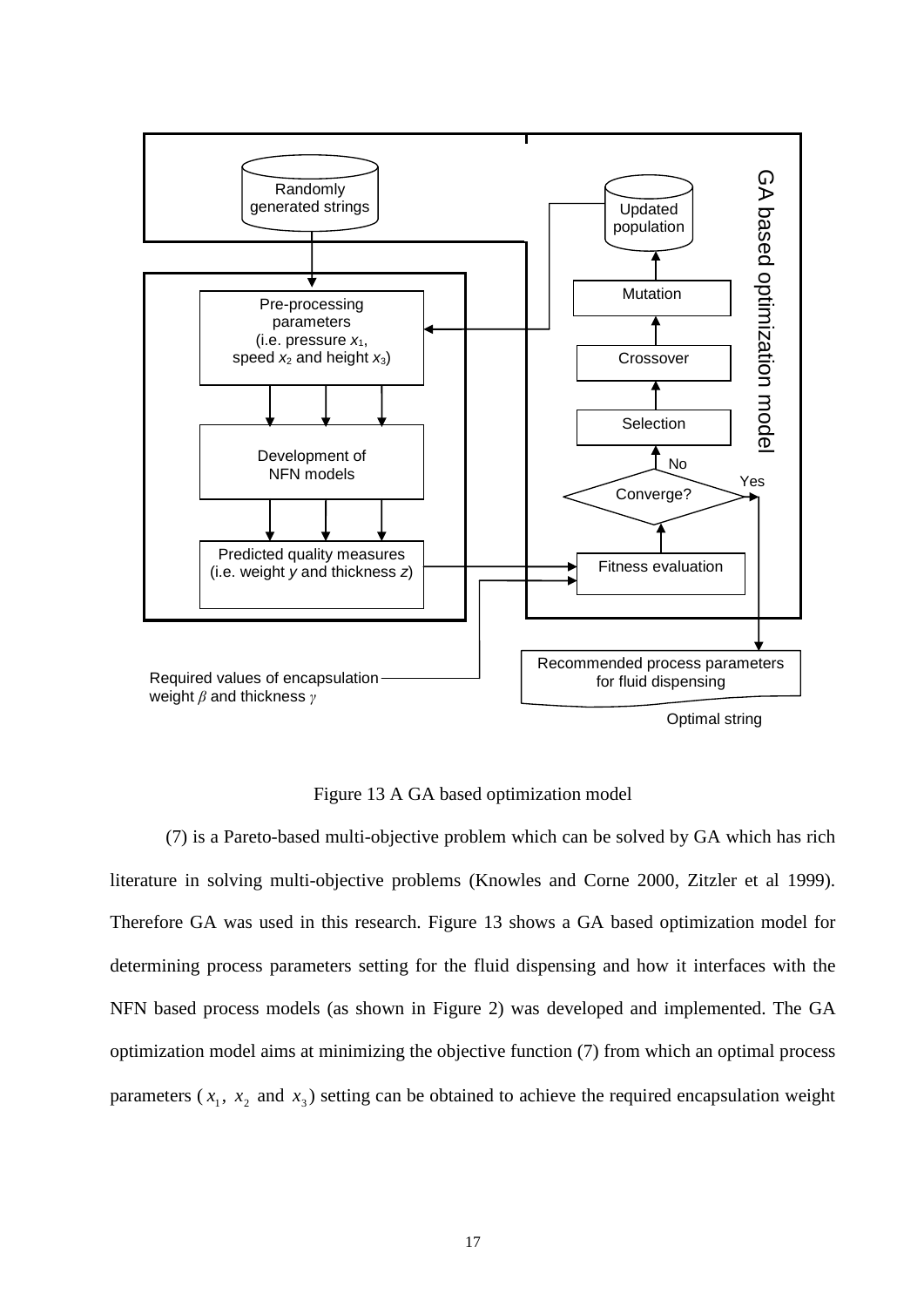*β* mg and encapsulation thickness *γ* mm. Some descriptions of the genetic algorithm based optimization model are given below.

#### *4.1 Randomly generated strings and fitness evaluation*

The first step of genetic algorithm is to randomly generate strings which represent the population of genetic algorithm. Real and binary encoding are two commonly used approaches for string representation. In binary encoding representation, strings need to be encoded to real values for fitness evaluation and also they need to be decoded again for reproduction operation. However, in real encoding representation, there is no need for string encoding and decoding, which would save a considerable amount of computational time and would lead to a much faster searching process than that of the binary code representation. In this research, real encoding was adopted in this project, and each string contains three real values, which correspond to the setting of the three process parameters. The generated random values have the ranges associated with the operating ranges of the process parameters.

The multi-objective function (7) was formulated to determine how close the randomly generated strings are to the required values of encapsulation weight (*β* mg) and encapsulation thickness (*γ* mm). Based on a string with the three process parameters, the quality measures of encapsulation weight *y* and encapsulation thickness *z* can be predicted by the NFN based process models. Based on the fitness function (7), the fitness of a string with three process parameters can be evaluated.

#### *4.2: Convergence and selection*

The population is evolved and improved iteratively until a stopping condition is met. In genetic algorithms, there are several stopping conditions. In this research, the stopping criterion is met when the number of generations is equal to a pre-defined number of generations. Otherwise, the genetic algorithm goes to the next evolutionary generation.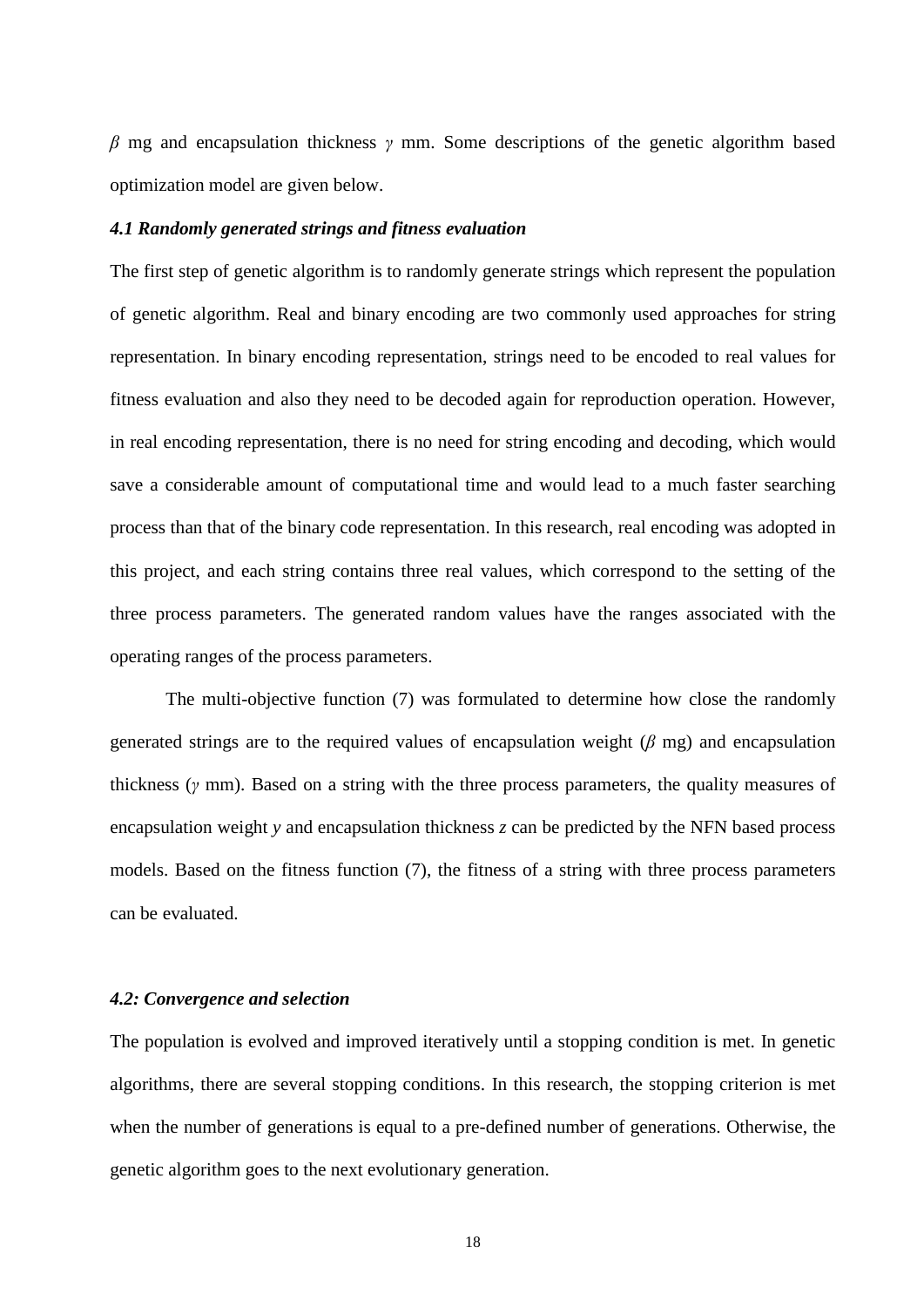The approach of roulette-wheel, which is one of the most common selection methods used for selecting strings to perform reproduction operations (Goldberg 1989), is used for strings selection. For example, the fitness of the  $j<sup>th</sup>$  string in a population is assigned a value fitness  $\beta$ . The fitness values are used to assign a probability value prob<sub>*i*</sub> to the  $j<sup>th</sup>$  string. The probability value prob *<sup>j</sup>* is defined as:

$$
prob_{j} = \frac{\text{fitness}_{j}}{\sum_{j=1}^{\text{Popsize}} \text{fitness}_{j}}
$$
(8)

where Popsize is the population size of the genetic algorithm. Equation (8) shows that the string with a larger fitness value has higher probability to be selected.

#### *4.3 Crossover, mutation and updating population*

Intermediate crossover (Muhlenbein & Voosen 1993), a common crossover operation for real encoding representation, is used in the genetic algorithm. It is a method of producing a new string around and between the process parameters of the two selected parent strings. A new string  $[x_1^3, x_2^3, x_3^3]$ 3 2  $\left[x_1^3, x_2^3, x_3^3\right]$  is produced according to the following rule:

$$
\[x_1^3, x_2^3, x_3^3\] = \[x_1^2, x_2^2, x_3^2\] \times \alpha \left[\[x_1^2, x_2^2, x_3^2\right] - \left[x_1^1, x_2^1, x_3^1\right] \tag{9}
$$

where  $\alpha$  is a scaling factor chosen uniformly at random over some interval typically  $[-0.25, 1.25]$ , and  $[x_1^1, x_2^1, x_3^1]$ 1 2  $[x_1^1, x_2^1, x_3^1]$  and  $[x_1^2, x_2^2, x_3^2]$ 2 2  $\left[x_1^2, x_2^2, x_3^2\right]$  are the two selected parent strings. Process parameters in the new string are the result of combining the values of the process parameters in the parent strings according to (9) with a scaling factor  $\alpha$  chosen for each process parameter. In geometric terms, intermediate crossover is capable of producing new parameter values within a slightly larger hypercube than that defined by the parent strings but constrained by the range of the scaling factor  $\alpha$ .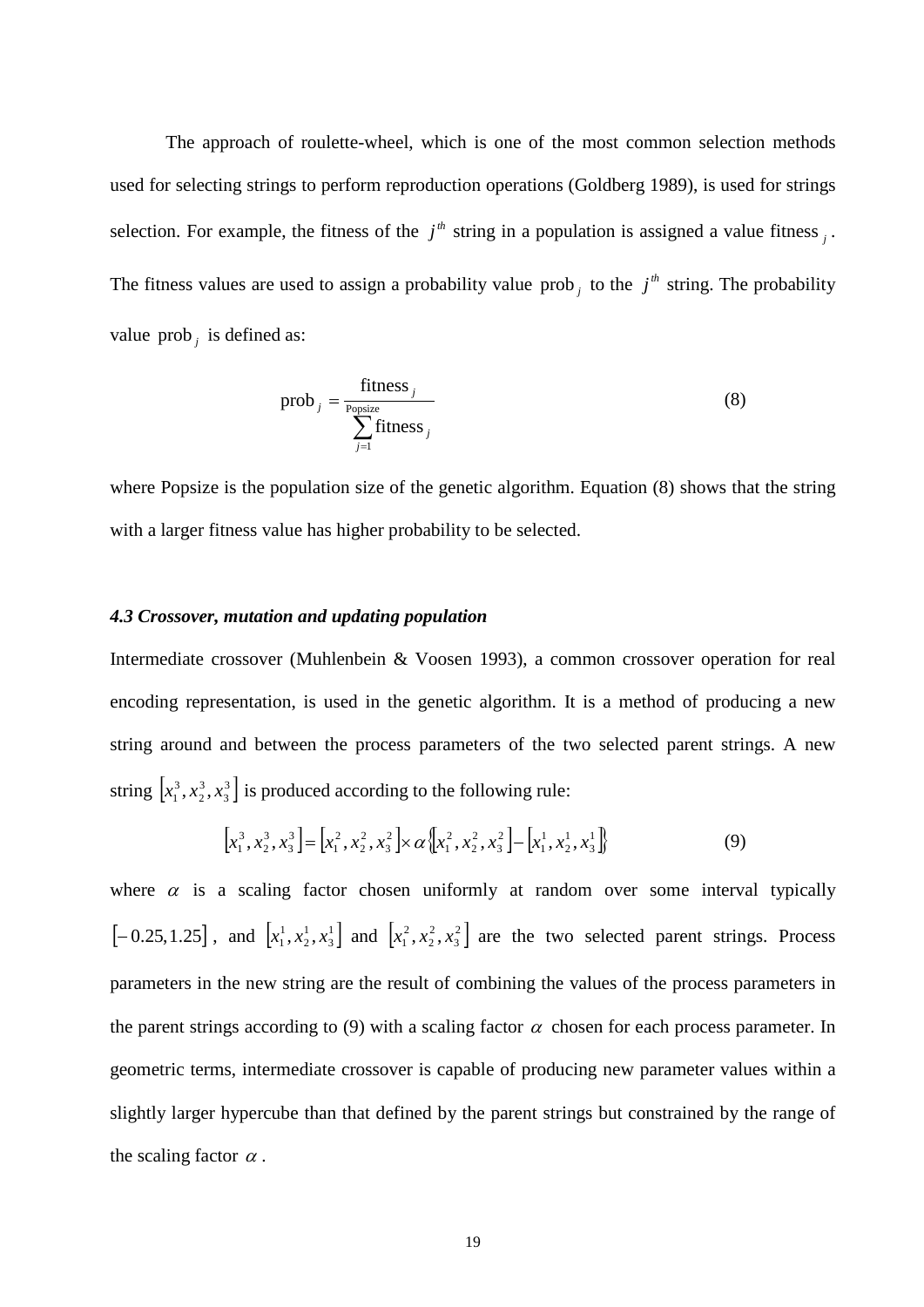Mutation is carried out by randomly changing one or more process parameter values of the selected string between its pre-defined upper and lower bound. The mutation operator of Gaussian perturbation of individual parameters is used. For example, the parameter  $x_i$  is selected to be mutated. After performing mutation, its value becomes:

$$
x_j = x_j + \text{MutMx} \times R_j \times \delta \tag{10}
$$

where MutMx = +1 or -1 with equal probability;  $R_j = 0.5 \times$  searching domain of the process parameter  $x_i$ ;  $\delta$  = a value in the range [0,1] for shrinking the mutation range based on Gaussian perturbation.

Updated population is produced by reinserting the new reproduced strings into the old population. It can be produced by replacing the least fitness strings in the old population with the new reproduced strings. However, pre-mature convergence likely occurs in early generations of evolution. To avoid the problem, random reinserting approach is used in the genetic algorithm.

#### **5. Implementation and results**

There are several evolutionary algorithm parameters such as population sizes, crossover rates and mutation rates that need to be set such that evolutionary algorithms can find solutions efficiently [Back and Schwefel 1993, Eiben et al 1999]. It can be found that different results could be obtained using different settings of genetic algorithm parameters. Although there are a lot of studies of investigating performance of genetic algorithms using different settings of GA parameters [Back and Schwefel 1993, Eiben et al 1999, Goldbery 1989, Grefenstette 1986, De Jong and Spears 1990], no conclusion has been reached by which a parameter setting outperform the others on which problem landscapes. As this research project focuses on modeling and optimization of fluid dispensing using neural fuzzy networks and GAs, we adopted DeJong's suggestions of algorithm parameters settings [DeJong 1975] in this research. Referring to the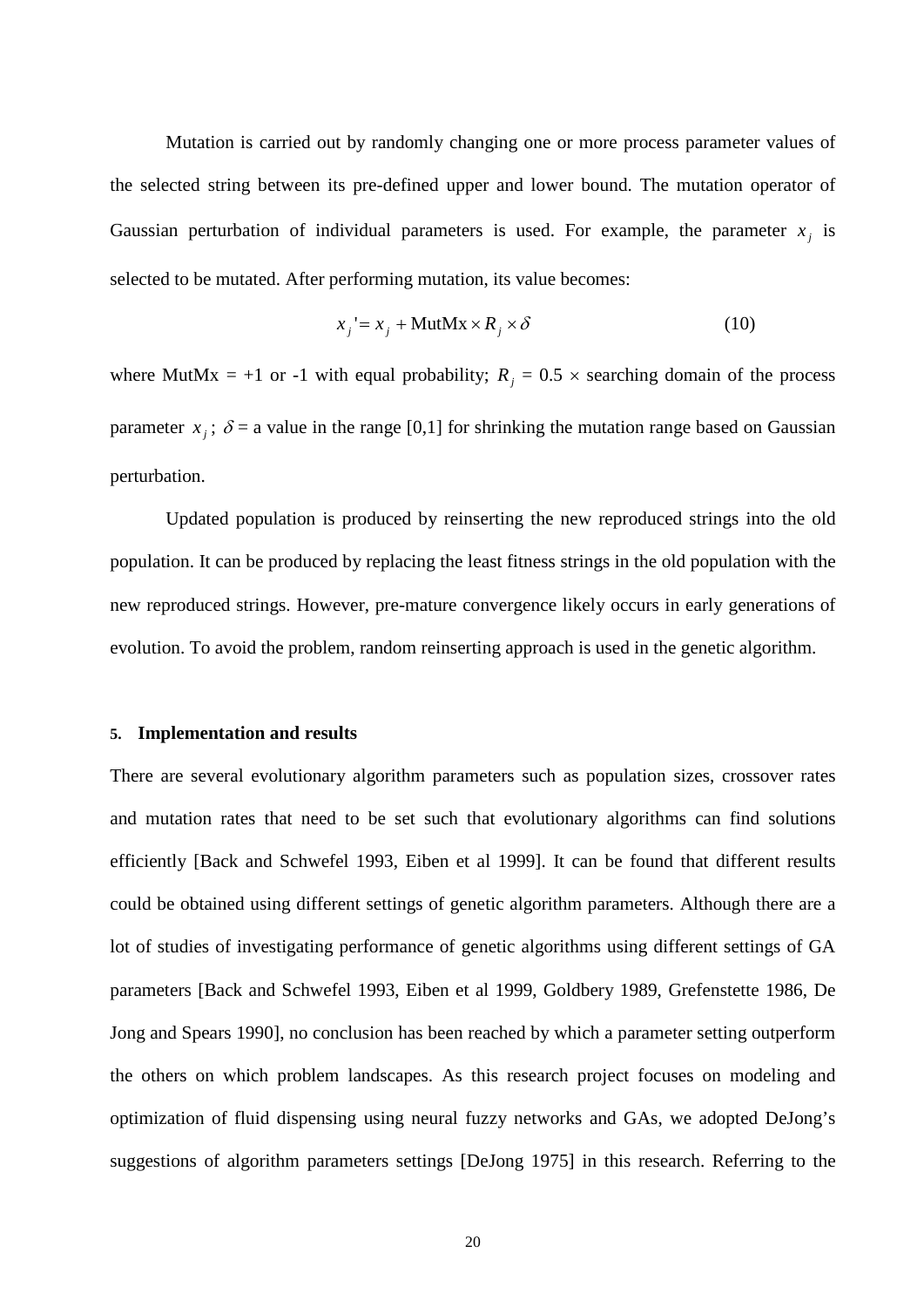DeJong's suggestion, population size, crossover rate, the mutation rate and pre-defined number generations are set as 200, 0.8, 0.001 and 200 respectively. The genetic algorithm toolbox coded in Matlab (Chipperfield et al. 1994), which exists in the public domain, has been employed to search the process parameters of the fluid dispensing process.

Eight validation tests were performed to evaluate the effectiveness of the GA based optimization model. For each test, required values of encapsulation weight and thickness are input and it is expected that a setting of process parameters can be obtained from the optimization model. Table 5 shows the eight settings of process parameters generated by the GA based optimization model corresponding to the eight sets of requirements of quality characteristics. The second and third columns show the required values and the predicted values of encapsulation weight and encapsulation thickness. The last three columns show the settings of the process parameters generated by the GA based optimization model. From the table, it can be found mean prediction errors between the required values and the predicted values of the encapsulation weight and encapsulation thickness are all about 3%.

As an instance, the distributions of chromosomes the GA run of the  $1<sup>st</sup>$  validation test at the 5-th, 50-th, 200-th and 500-th are shown in Fig. 14, 15, 16 and 17 in the Appendix. It can be found that the chromosomes distribute more randomly at the 5-th, 50-th and 200-th than the one at the 500-th. It can also be observed that the shape of a Pareto – optimum occurs at the 500-th generation in which both the error of encapsulation weight of chromosome and the error of encapsulation thickness of chromosome are more equally than the ones at the 5-th, 50-th and 200-th generations.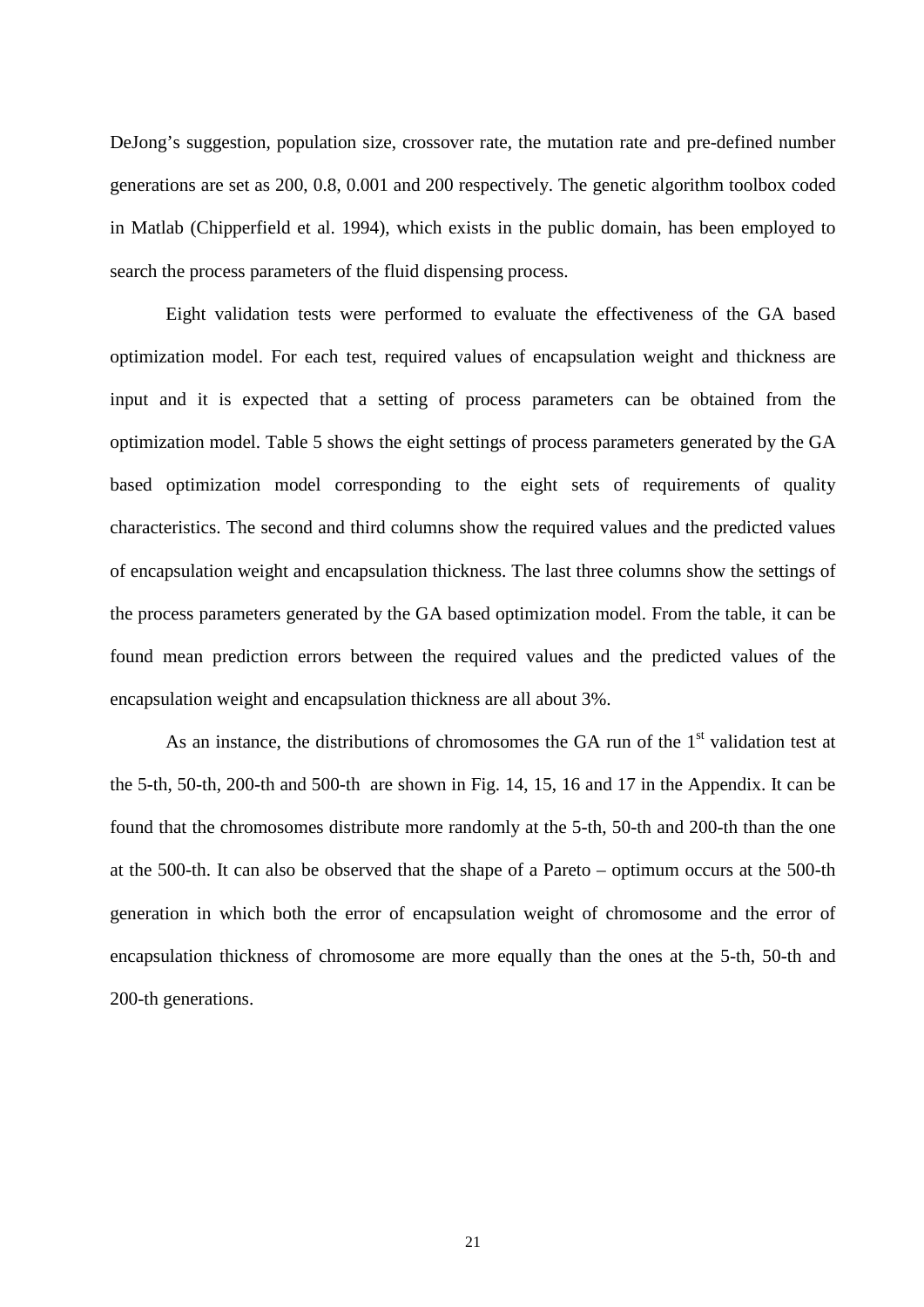#### Table 5 Recommended process conditions with respect to the requirements of quality

|                                 | Requirements of<br>quality characteristics |           | Validation results of process optimization |                |            |                |                               |                |          |  |  |  |
|---------------------------------|--------------------------------------------|-----------|--------------------------------------------|----------------|------------|----------------|-------------------------------|----------------|----------|--|--|--|
|                                 |                                            |           |                                            |                |            |                |                               |                |          |  |  |  |
|                                 | Weight                                     | thickness |                                            | Weight $\beta$ |            | Thickness y    | Recommended process condition |                |          |  |  |  |
|                                 | β                                          | γ         |                                            | (mg)           |            |                |                               |                |          |  |  |  |
|                                 | (mg)                                       |           |                                            |                |            | (mm)           |                               |                |          |  |  |  |
|                                 |                                            | (mm)      | Opt. value                                 | Relative error | Opt. value | Relative error | $X_3$                         | X <sub>2</sub> | $X_3$    |  |  |  |
|                                 |                                            |           | (mg)                                       | (% )           | (mm)       | (% )           | (bar)                         | (steps)        | (rpm)    |  |  |  |
| 1                               | 72.3                                       | 0.58      | 74.6358                                    | 3.2308         | 0.5953     | 2.6327         | 2.9655                        | 472.0325       | 633.9157 |  |  |  |
| 2                               | 43.2                                       | 0.48      | 45.1413                                    | 4.4937         | 0.4851     | 1.0688         | 2.0460                        | 903.9330       | 898.3743 |  |  |  |
| 3                               | 87.4                                       | 0.67      | 84.4016                                    | 3.4307         | 0.6251     | 6.7015         | $\overline{4}$                | 2000           | 666.38   |  |  |  |
| $\overline{4}$                  | 37.2                                       | 0.46      | 36.1849                                    | 2.7287         | 0.4471     | 2.8143         | 1.5522                        | 1282.7         | 970.1482 |  |  |  |
| 5                               | 75.1                                       | 0.62      | 71.1691                                    | 5.2342         | 0.5789     | 6.6237         | 1.2595                        | 1536.4         | 497.8665 |  |  |  |
| 6                               | 59.3                                       | 0.57      | 60.7858                                    | 2.5055         | 0.5537     | 2.8624         | 1.1937                        | 357.7756       | 574.6837 |  |  |  |
| $\tau$                          | 62.4                                       | 0.53      | 63.4488                                    | 1.6808         | 0.51395    | 3.0283         | 1.6594                        | 250            | 613.77   |  |  |  |
| 8                               | 53.1                                       | 0.53      | 53.4702                                    | 0.6972         | 0.5292     | 0.1509         | 3.9027                        | 830.9390       | 958.8334 |  |  |  |
| mean relative<br>errors $(\% )$ |                                            |           |                                            | 3.0002         |            | 3.2353         |                               |                |          |  |  |  |

#### characteristics

#### **6. Conclusion**

In this paper, neural fuzzy networks and genetic algorithms were proposed to determine process parameters setting of fluid dispensing process for microchip encapsulation. 96 experiments based on a full factorial design were conducted in which the parameters of compressed air pressure, pump motor speed, distance between substrate and needle, and two quality characteristics, encapsulation weights and encapsulation thickness, are involved. 88 experimental data were used to develop the NFN based process models. 8 validation tests were carried out to evaluate the effectiveness and robustness of the process parameters settings recommended by the GA based optimization model. The validation results indicate that, for each test, a setting of process parameters can be obtained to achieve the required quality requirement based on the proposed approaches.

Further work involves the validation of the process conditions obtained by the system in a real world environment using experiments. Improvement of the NFN based process models and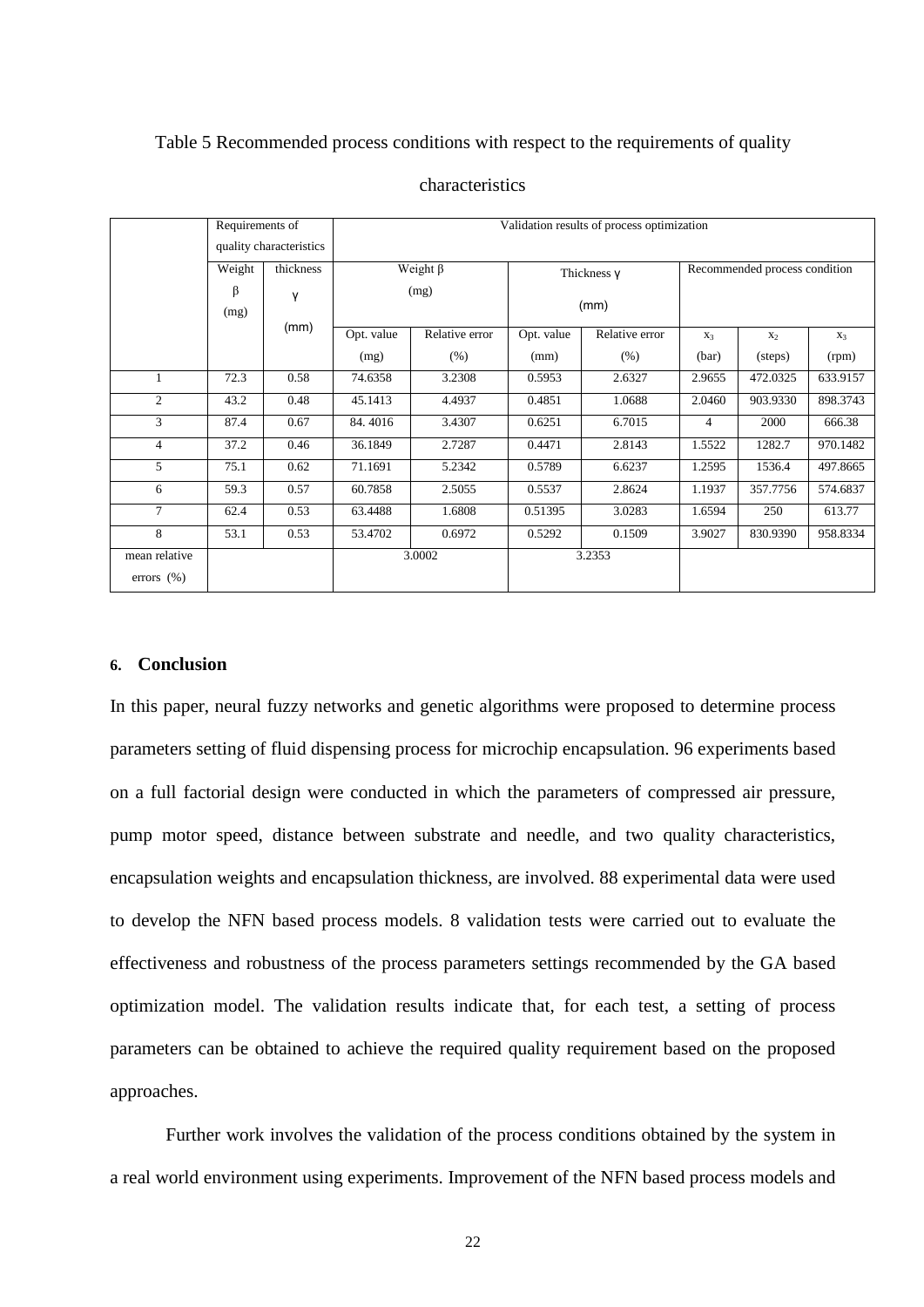the GA based optimization model in terms of the computational speed and accuracy could be considered in future studies. A data mining rule-based system will be developed to reduce the searching space of the GA based optimization model. The results will be reported in the near future.

#### **References**

- Babets K., Geskin E.S., 2000. Application of fuzzy logic for modeling of waterjet depainting. *Machining Science and Technology* 4(1), 81-100.
- Back T., Schwefel H.P., An overview of evolutionary algorithms for parameter optimization, Evolutionary Computation, vol. 1, no. 1, pp. 1-23, 1993.
- Brinksmeier E., Tonshoff H.K., Czenkusch C., Heinzel C., 1998. Modelling and optimisation of grinding processes. *Journal of Intelligent Manufacturing* 9, 303-314.
- Chen D.X., 2002. *Modeling and off-line control of fluid dispensing for electronics packaging.* PhD thesis, The University of Saskatchewan.
- Chen Y., Tang J., Fung R.Y.K., Ren Z., 2004. Fuzzy regression based mathematical programming for QFD. *International Journal of Production Research* 42(5), 3583-3604.
- Chiang H. H., Hieber C. A., Wang K.K., 1991. A unified simulation of the filling and postfilling stages in injection molding. Part 1: Formulation. *Polymer Engineering and Science* 31, 116- 124.
- Chipperfield A. J., Fleming P. J., Pohlheim H., Fonseca C. M., 1994. Genetic Algorithm Toolbox User's Guide. *ACSE Research Report No. 512*, University of Sheffield.
- DeJong K.A., 1975. *An analysis of the behaviour of a class of genetic adaptive systems.* PhD thesis, Department of Computer and Communication Science, University of Michigan.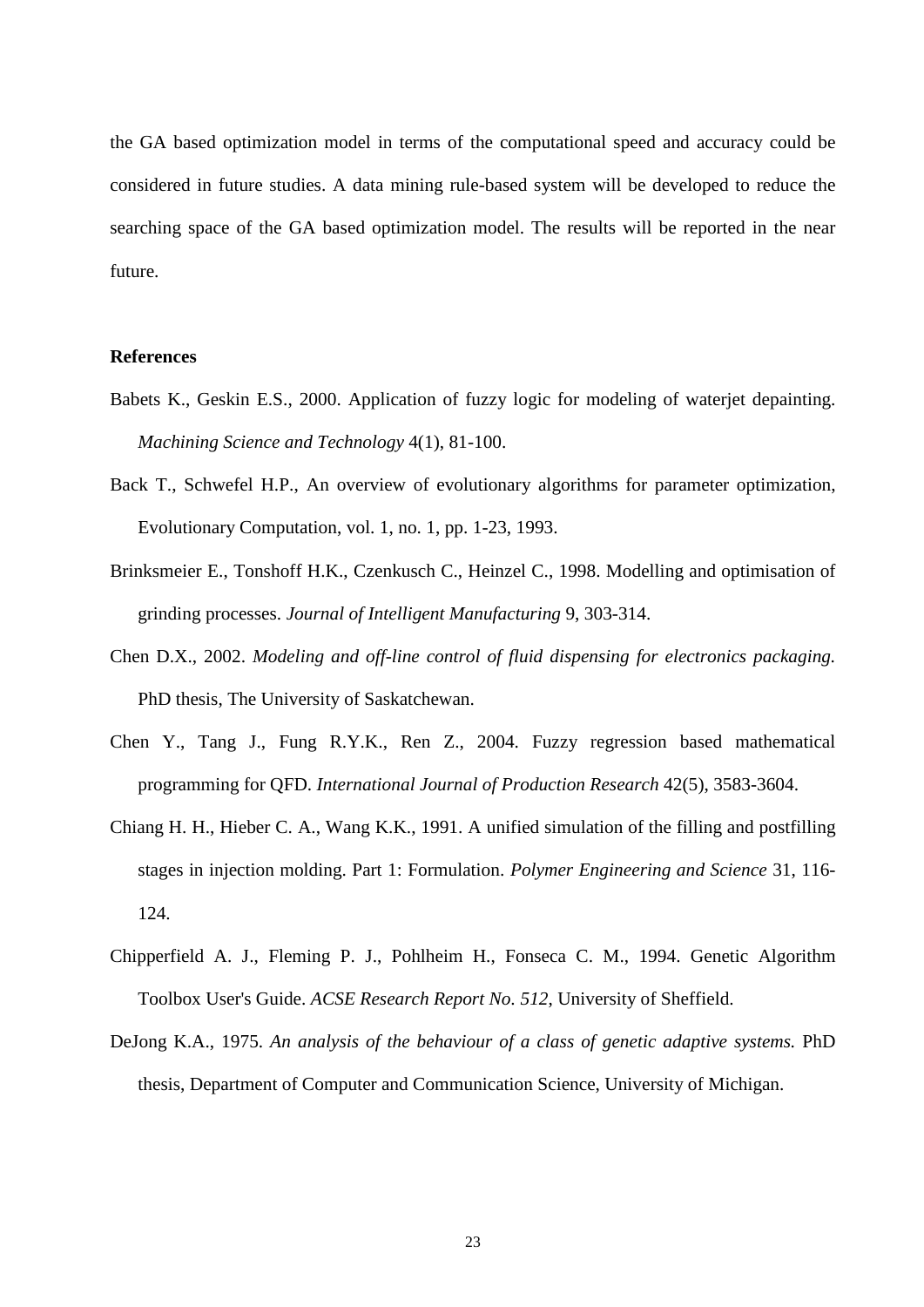- De Jong K. A., Spears W. M., 1990. An analysis of the interacting roles of population size and crossover in genetic algorithms, The Frist International Conference on Parallel Problems Solving from Nature, 38-47.
- Eiben A.E., Hinterding R., Michalewicz Z., 1999. Parameter control in evolutionary algorithms, IEEE Transactions on Evolutionary Computation, vol. 3, no. 2, pp. 124-141.
- Fiordaliso A., 2001. A constrained Takagi-Sugeno fuzzy system that allows for better interpretation and analysis. *Fuzzy Sets and Systems* 118, 307-318.
- Goldberg D.E., 1989. *Genetic Algorithms in Search, Optimization and Machine Learning.* United States of America: Addison Wesley Longman, Inc.
- Grefenstette J.J., 1986. Optimization of control parameters for genetic algorithms, IEEE Transaction on Systems, Man and Cybernetics 16(1), 122-128.
- Han R., Shi L. and Gupta M., 2000. Three-dimensional simulation of microchip encapsulation process. *Polymer Engineering and Science* 40(3), 776-785.
- Hussein Y.A. and El-Ghazaly S.M., 2004. Modeling and optimization of microwave devices and circuits using genetic algorithms. *IEEE Transactions on Microwave Theory and Techniques* 52(1), 329-336.
- Ip, K. W., Kwong, C. K., Bai, H., and Tsim, Y. C., 2003. Process modelling of epoxy dispensing for microchip encapsulation using fuzzy linear regression with fuzzy intervals. *International Journal of Advanced Manufacturing Technology* 22, 417–423.
- Kang, S. Y., Xie, H., and Lee, Y. C., 1993. Physical and fuzzy logic modeling of a flip-chip thermocompression bonding process. *Journal of Electronic Packaging* 115, 63–70.
- Knowles J. D., Corne D.W., 2000. Approximating the nondominated front using the pareto archived evolution strategy, Evolutionary Computation 8, 149–172.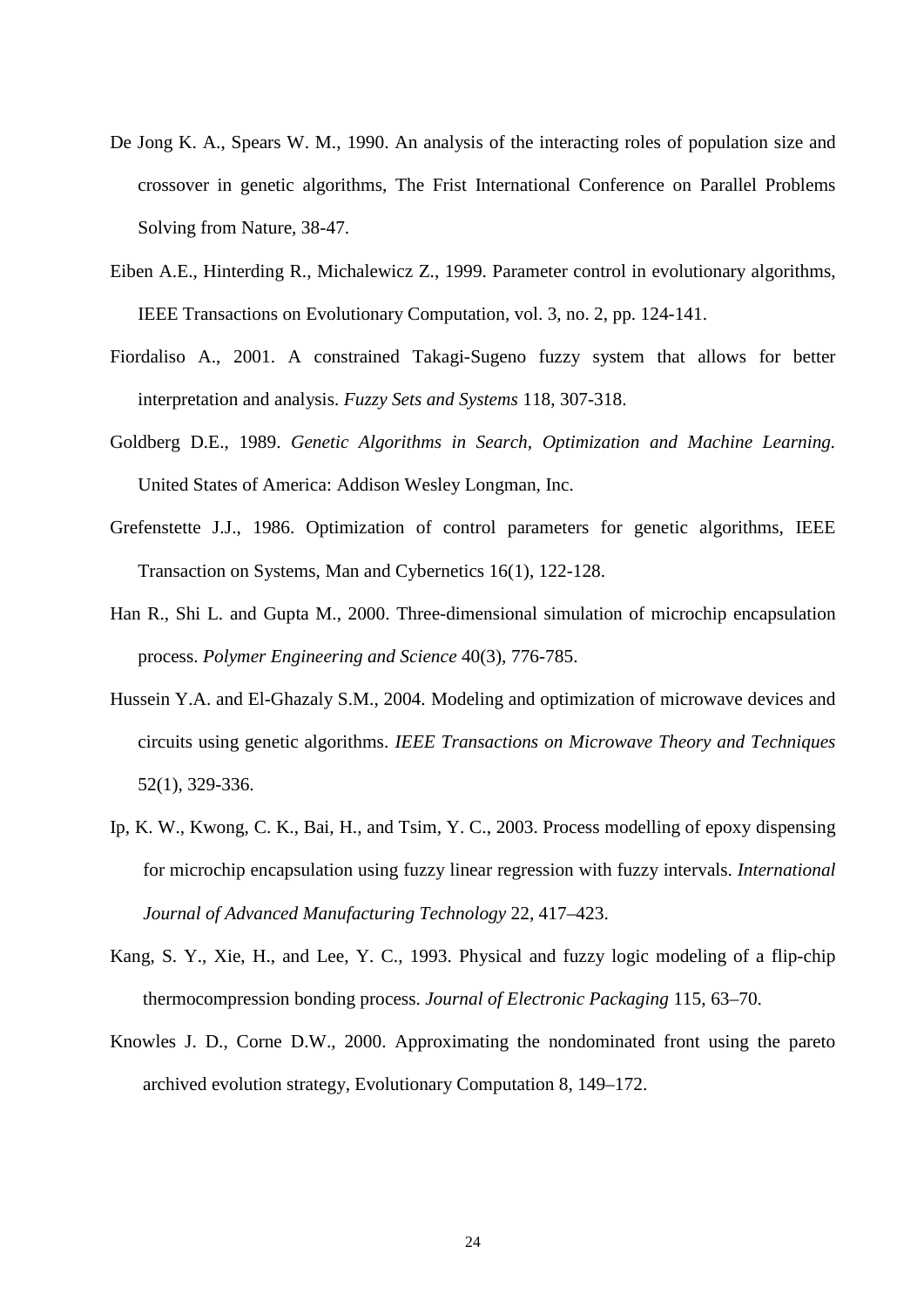- Kwong C.K., Chan K.Y., Wong H., 2007. An empirical approach to modeling fluid dispensing for electronic packaging. *International Journal of Advanced Manufacturing Technology* 34, 111-121.
- Lai Y.J., Chang S.I., 1994. A Fuzzy Approach for Multiresponse Optimization: An off-line Quality Engineering Problem. *Fuzzy Sets and Systems* 63, 117-129.
- Li H.L., Chou T., C.P. Chou., 2007. Optimization of resistance spot welding process using Taguchi method and a neural network. *Experimental Techniques* 31(5), 30-36.
- Li H.X., Tso S.K., Deng H., 2001. A concept approach to integrate design and control for the epoxy dispensing process. *International Journal of Advanced Manufacturing Technology* 17, 677-682.
- Ling C.H., Leung F.H.F., Lam H.K., Tam P.K.S., 2003. Short-term electric load forecasting based on a neural fuzzy network. *IEEE Transactions on Industrial Electronics* 50(6), 1305- 1316.
- Muhlenbein H., 1992. How genetic algorithms really work-Part I: Mutation and hillclimbing, *Proceedings of the 2nd International Conference on Parallel Problem Solving from Nature*, 15-25.
- Muhlenbein H., Voosen D.S., 1993. Predictive models for the breeder genetic algorithm: I. Continuous parameter optimization. *Evolutionary Computation* 1(1), 25-49.
- Petri K.L., Billo R.E., Bidanda B., 1998. A neural network process model for abrasive flow machining operations. *Journal of Manufacturing Systems* 17(1), 52-65.
- Poon G.K.K., Williams D.J., Chin K.S., 2000. Optimizing the lithographic patterning effect in an acid copper electroplating process. *International Journal of Advanced Manufacturing Technology* 16, 881-888.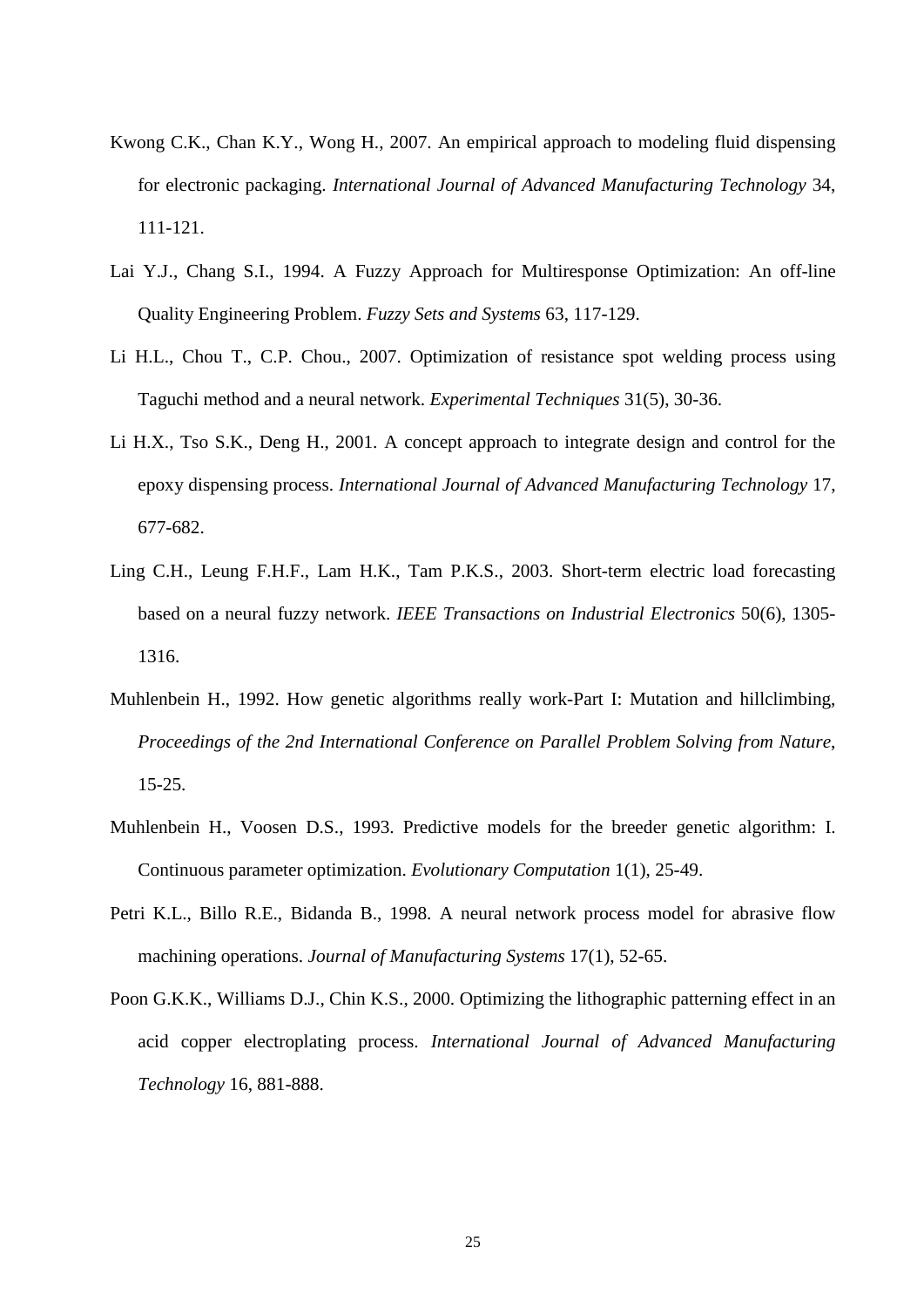- Schaffer J., Caruana R., Eshelman L., Das R., 1989. A study of control parameters affecting online performance of genetic algorithms for function optimization. *Proceedings of the 3rd International Conference on Genetic Algorithms*, 51-61.
- Schaible B., Lee Y.C., 1997. Fuzzy Logic Based Regression Models for electronics manufacturing applications. *Advances in Electronic Packaging* 1, 147-155.

Seber G.A.F., 2003. *Linear regression analysis,* Wiley.

- Tan K. H., Yuen M.M.F., 2000. A fuzzy multiobjective approach for minimization of injection molding defects. *Polymer Engineering and Science* 40(4), 956-971.
- Tong K.W., Kwong C.K. and Yu K.M., 2004. Intelligent process design system for the transfer moulding of electronic packages. *International Journal of Production Research* 42(10), 1911-1931.
- Tzafestas S. G., Zikidis K. C., 2001. NeuroFAST: on-line neuro-fuzzy ART-based structure and parameter learning TSK model. *IEEE Transactions on Systems, Man and Cybernetics—Part B: Cybernetics* 31(5), 797–802.
- Wilson P.R., Ross J.N., Brown A.D., 2001. Optimizing the Jiles-Atherton model of hysteresis by a genetic algorithm. *IEEE Transactions on Magnetics* 37(2), 989-993.
- Xie H., Lee Y. C., 1994. Process optimization using a fuzzy logic response surface method. *IEEE Transactions on Components, Packaging and Manufacturing Technology – Part A* 17(2), 202-210.
- Xie H., MAHAJAN R. L., LEE Y.C., 1995. Fuzzy logic models for thermally based microelectronic manufacturing processes. *IEEE Transactions on Semiconductor Manufacturing* 8(3), 219-226.
- Yarlagadda P.K.D.V., 2000. Prediction of die casting process parameters by using an artificial neural network model for zinc alloys. *International Journal of Production Research* 38(1), 119-139.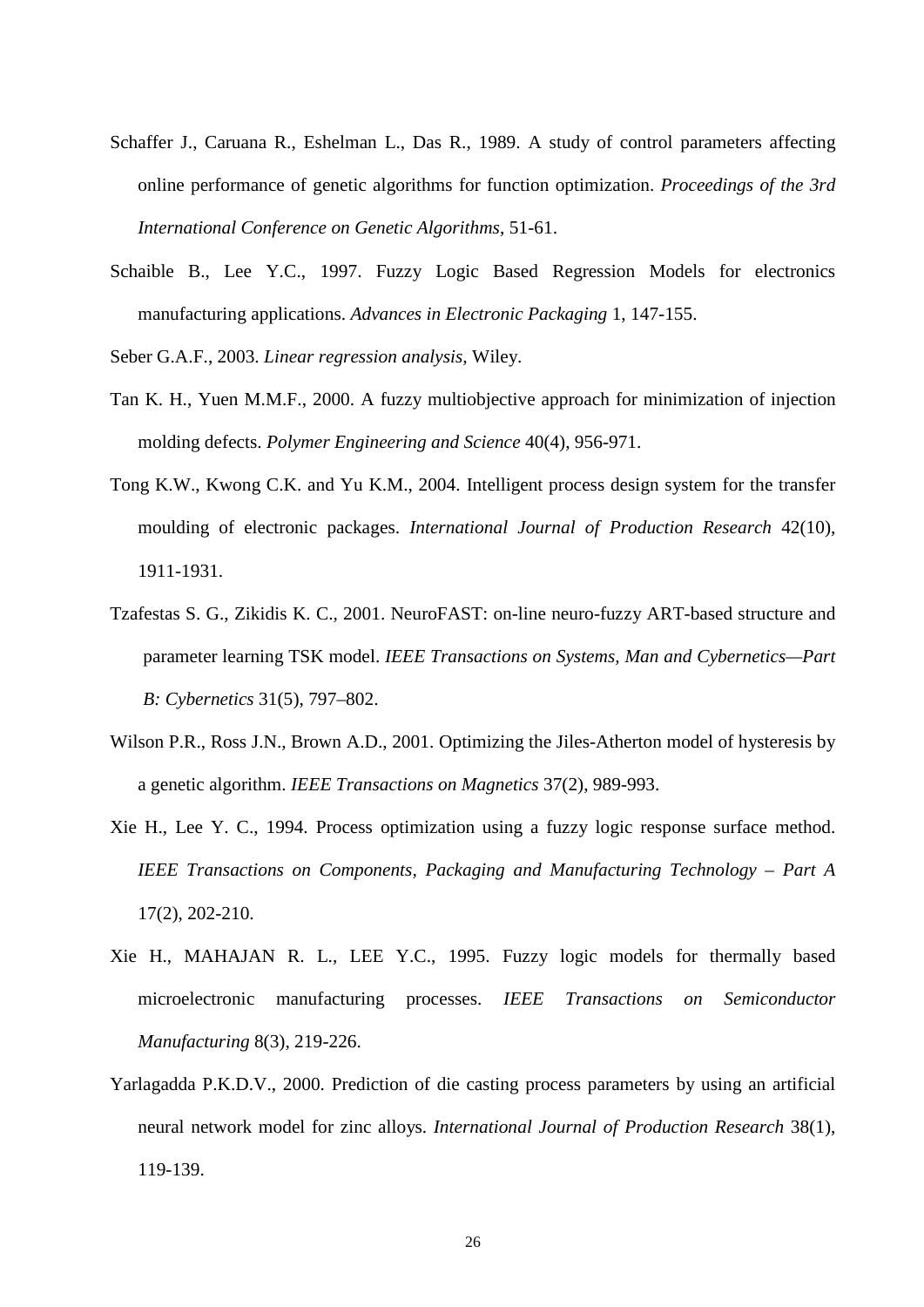- Ying H., 1998. General MISO Takagi-Sugeno fuzzy systems with simplified linear rule consequent as universal approximators for control and modelling applications. *Information Sciences* 108, 91-107.
- Zitzler E., Thiele L., 1999. Multiobjective evolutionary algorithms: A comparative case study and the strength pareto approach, IEEE transactions on Evolutionary Computation 3(4), 257-

271.

## **Appendix**

Table 1 N-fold validation on encapsulation weight (mean errors)

| Trials     |        | ∸      |        |        |         |        |         |         |        | 10     |        | mean    |  |
|------------|--------|--------|--------|--------|---------|--------|---------|---------|--------|--------|--------|---------|--|
| SR         | 2.6167 | .5694  | 4.4299 | 6.9069 | 5.9278  | 5.2842 | 8274.   | 5.3838  | 3.3115 | 7.0466 | 3.5837 | 5.2625  |  |
| FR         | 9.5184 | :9854  | 8.2059 | 8.7820 | 21.3973 | 8.8987 | 14.4420 | 13.6757 | .7829  | 5.1002 | 8.9840 | 10.9793 |  |
| NN         | 2.8521 | 4.7557 | 4.1000 | 6.6230 | 6.4458  | 4.8087 | '.5392  | 5.1239  | 3.0325 | 6.7104 | 3.4329 | 5.0386  |  |
| <b>NFN</b> | 2.5411 | .7666  | 3.9463 | 5.9725 | 5.7491  | 4.6673 | 6.9703  | 4.9626  | 2.8342 | 6.3694 | 3.0980 | 4.7161  |  |

Table 2 N-fold validation on encapsulation weight (variances of errors)

|           |        |        |        |        |       |        | $-$     |             |                      |        |        |        |
|-----------|--------|--------|--------|--------|-------|--------|---------|-------------|----------------------|--------|--------|--------|
| Trials    |        | ∼      |        |        |       |        |         |             |                      | 10     |        | mean   |
| <b>SR</b> | 2.0329 | +.1817 | 4.6365 | 6.2247 | 7489  | 1607ء  | 10.1716 | 3.5386      | 5.2920               | 5.9655 | 3.0582 | 4.9101 |
| FR        | 8.3080 | 1697ء  | 5.3148 | 5.1757 | .0245 | .5905  | 9.0266  | .9656<br>14 | $4.871$ <sup>~</sup> | .7089  | 10.733 | 9.4444 |
| NN        | .9908  | 2.9812 | 3.3651 | 4.4350 | .1630 | .8899  | .1553   | 3.5088      | 3.7378               | 4.7496 | 2.8427 | 3.8927 |
| NFN       | .9543  | 2.9659 | 3.3449 | 4.4124 | .0692 | 3.8598 | .1234   | 3.4429      | 7204                 | 4.701  | 2.7959 | 3.8537 |

Table 3 N-fold validation on encapsulation thickness (mean errors)

| Trials    |         |         |        |        |        |        |         |              |        |            |        | mean   |
|-----------|---------|---------|--------|--------|--------|--------|---------|--------------|--------|------------|--------|--------|
| <b>SR</b> | 5.0367  | .1956   | 4.2001 | .2102  | 3794   | .3085  | 4.3628  | $-77$<br>4.1 | 3.7339 | $+7027$    | 2.7146 | 4.1838 |
| FR        | 8.7428  | 10.3850 | 8.4335 | .0995  | 9.7924 | 9.6185 | 10.9179 | .6667        | 9.7215 | 8.8324     | 4376.  | 8.9680 |
| ΝN        | .7145   | 4.9939  | 4.0407 | 4.6909 | 2.7688 | 4.2376 | 4.4037  | 3.9501       | 3.8050 | 4.4659     | 2.8017 | 4.0793 |
| NFN       | $+3260$ | 4.6079  | 3.7291 | 1.2680 | 2.6463 | 3.9283 | 4.1032  | 3.6324       | 3.5519 | 104<br>4.1 | 2.6216 | 3.7750 |

Table 4 N-fold validation on encapsulation thickness (variances of errors)

| Trials    |         |        |        |              |        |        |        |        |        | 10     |              | mean   |
|-----------|---------|--------|--------|--------------|--------|--------|--------|--------|--------|--------|--------------|--------|
| SR        | 5.3338  | 3.1579 | 1694   | .1514<br>6.1 | .7856  | 2.7014 | 2.9673 | 4.6335 | 3.2039 | 4.8416 | 722<br>1.122 | 3.7880 |
| <b>FR</b> | 5.4407  | .0829  | 4.9998 | 6.1072       | 3.5297 | 5.6476 | 6.0247 | 4.4292 | 4.7949 | 2.9651 | 4.9830       | 4.727  |
| NN        | 4.3779  | .0619  | 2.7407 | .0358        | .6002  | 2.4452 | 2.6718 | .7797  | 2.7500 | 3.8184 | $0.667^{-}$  | 177'   |
| NFN       | $-2842$ | 3.9648 | 2.6901 | 4.9272       | 5738   | 2.4062 | 2.6284 | 3.6973 | 2.6982 | 3 7774 | . 6469       | 3.113  |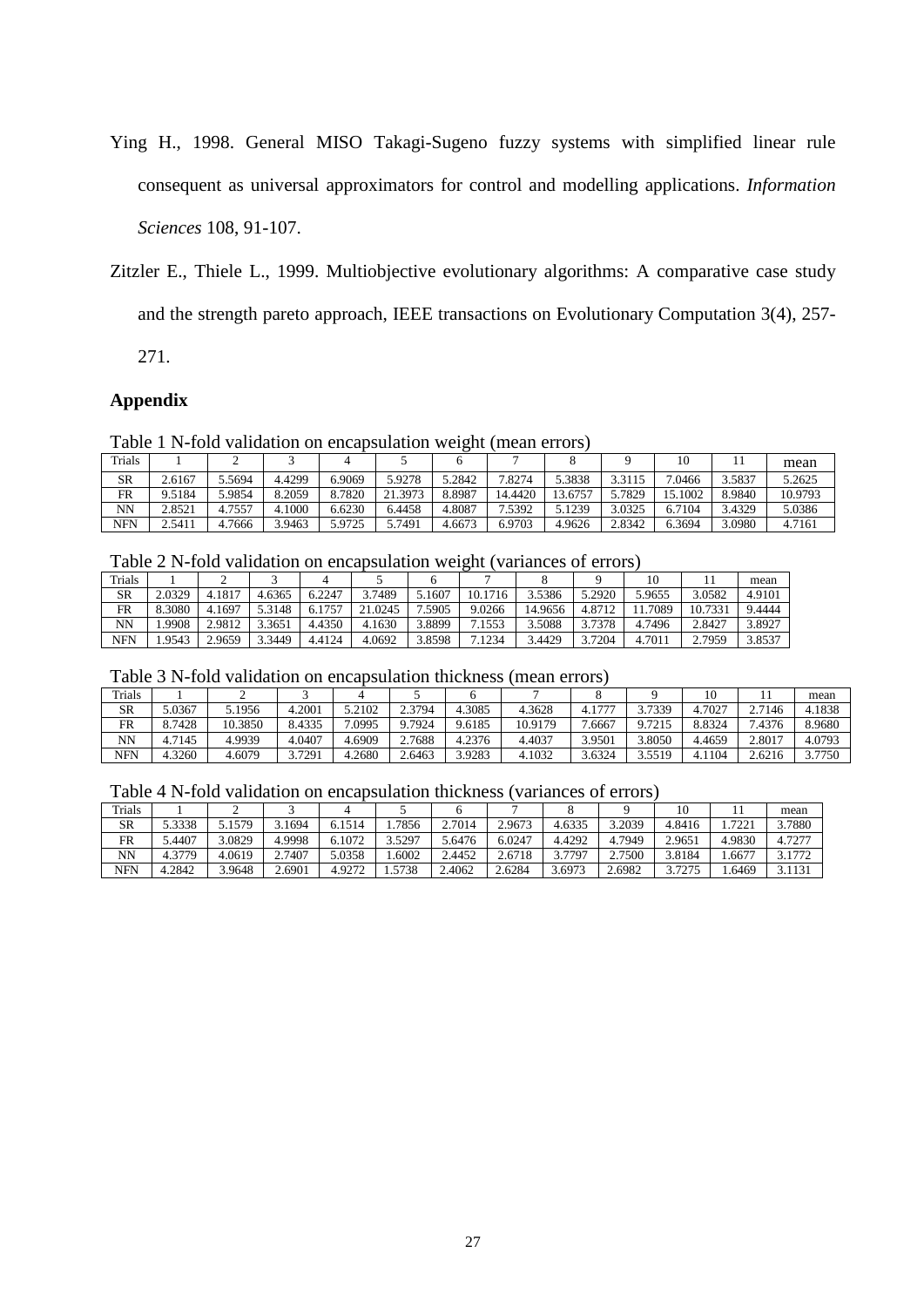

Figure 9 N-fold validation on encapsulation weight (mean errors)





Figure 10 N-fold validation on encapsulation weight (variances of errors)

Figure 11 N-fold validation on encapsulation thickness (mean errors)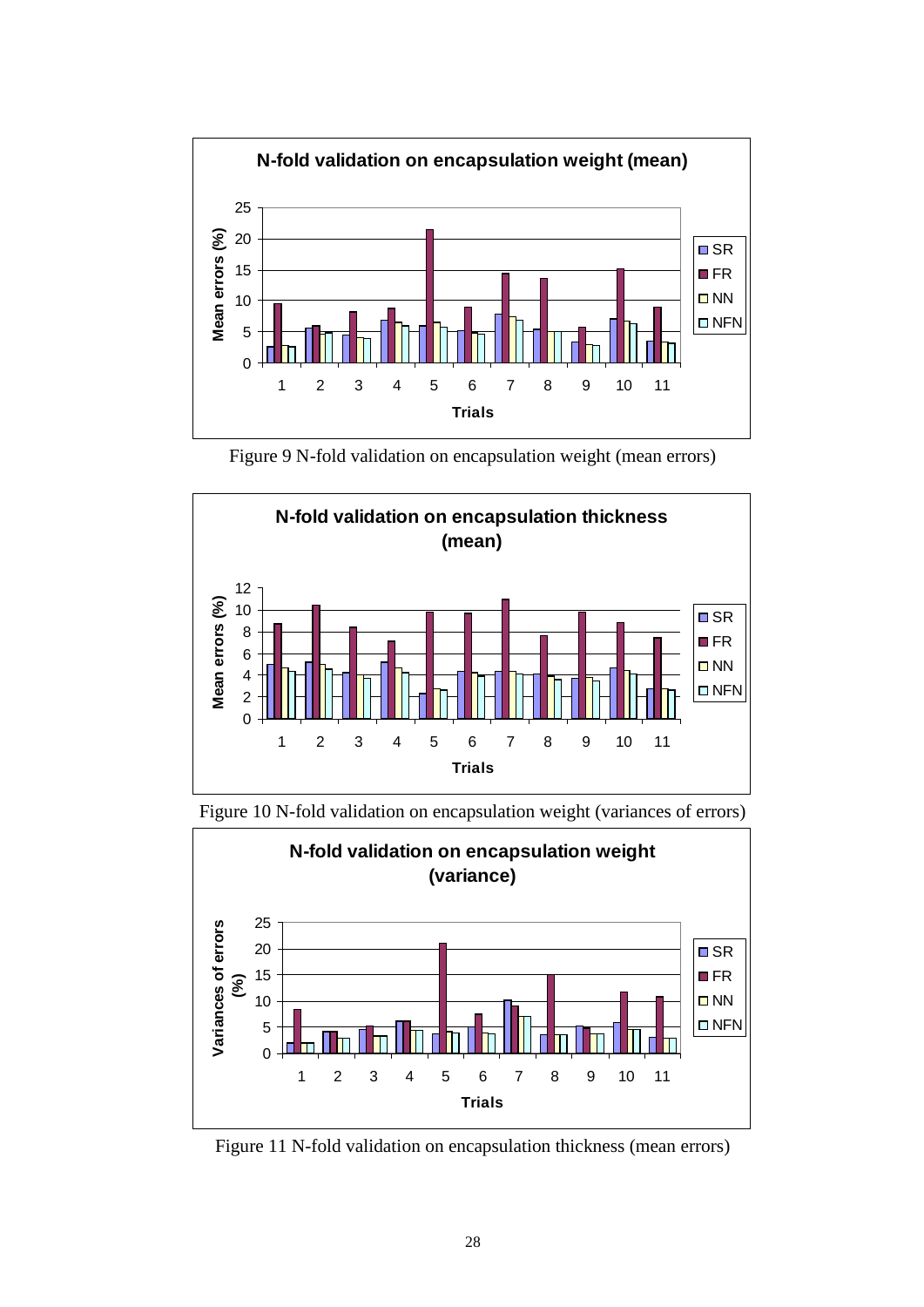

Figure 12 N-fold validation on encapsulation thickness (variances of errors)



Figure 14 Distribution of chromosomes at the 5-th generation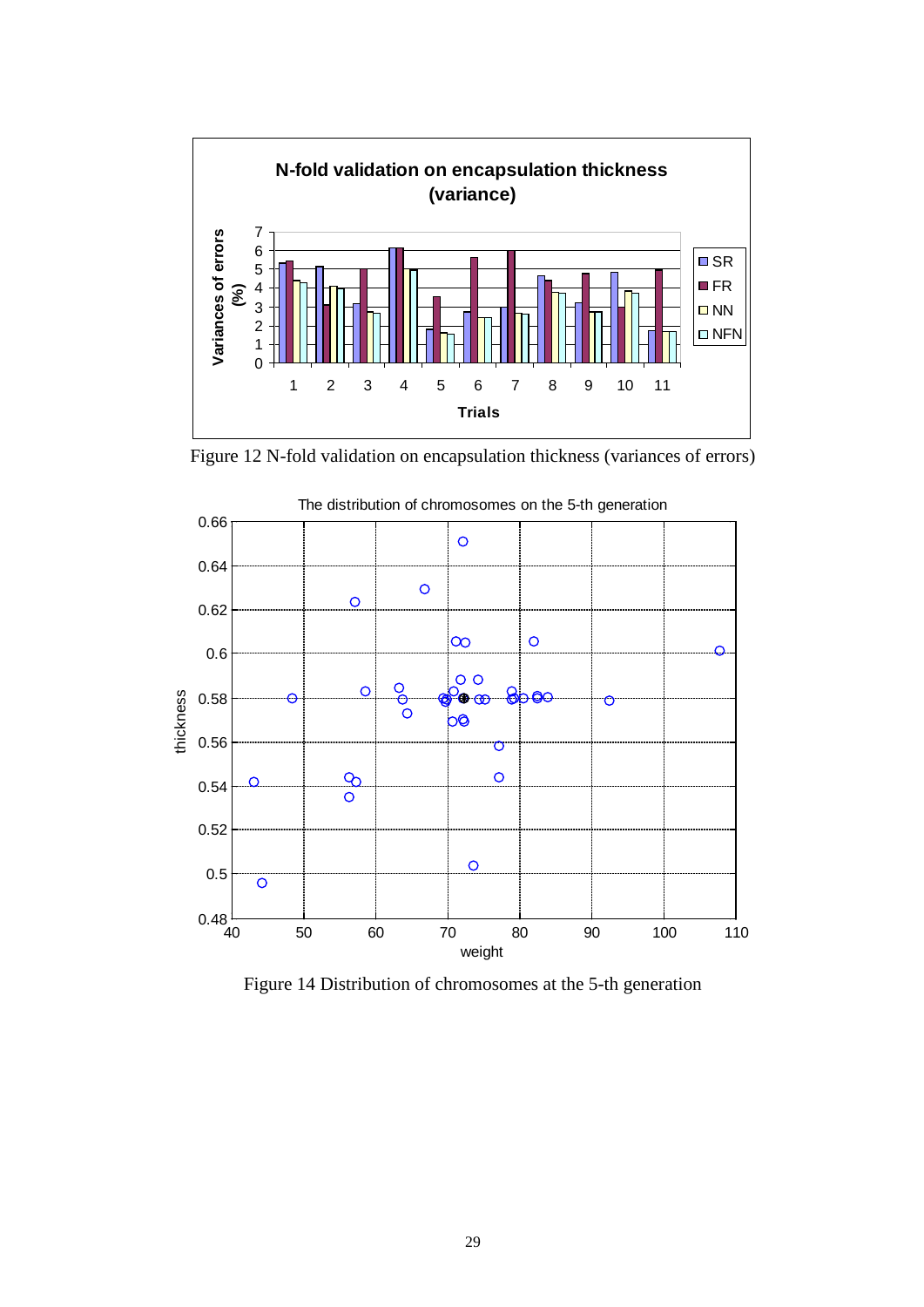





Figure 16 Distribution of chromosomes at the 200-th generation